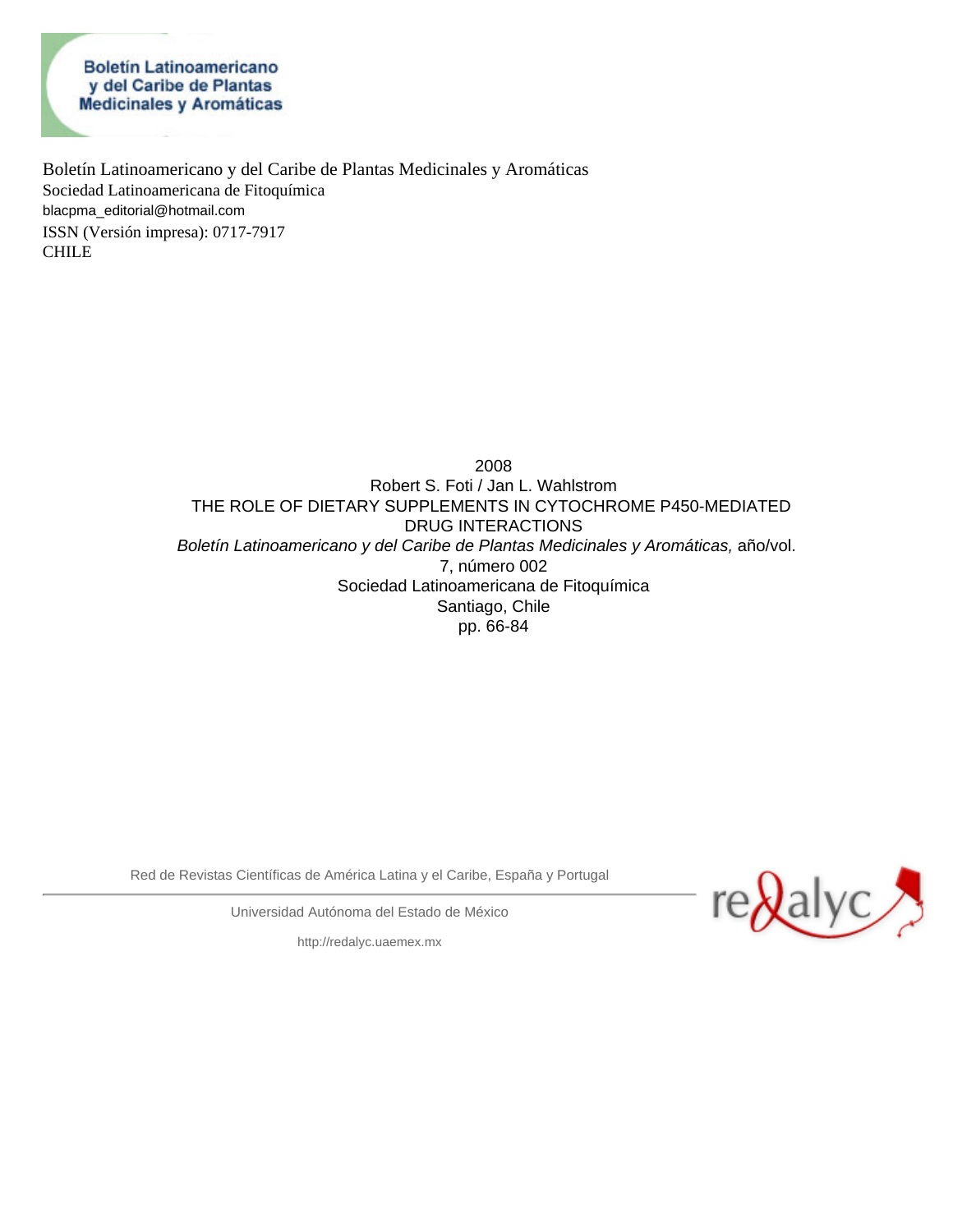

# **The role of dietary supplements in cytochrome P450-mediated drug interactions**

[El papel de los suplementos dietarios en las interacciones de fármacos mediadas por el citocromo P450]

#### **Robert S. FOTI\* and Jan L.WAHLSTROM**

*Pharmacokinetics and Drug Metabolism, Amgen, Inc. 1201 Amgen Court W. Seattle, WA 98119, USA* 

\*Contact: E-mail: rfoti@amgen.com

Submitted January 24, 2008; Accepted January 26, 2008

#### **Abstract**

Due in part to the increased consumption of herbal products on a global scale, a sharp rise in the reported number of both *in vitro* and *in vivo* interactions of herbals with prescription drugs that are metabolized by cytochrome P450 (CYP) enzymes has been observed. Popular products such as ginseng, saw palmetto and St. John's wort have demonstrated potent *in vitro* inhibition or induction of CYP activity. While reports of *in vivo* interactions are not as numerous, natural products such as garlic, goldenseal and grapefruit juice have shown the potential to affect CYP activity *in vivo*. As the wide-spread use of herbal and alternative medicines continues, an increased awareness on the part of the research and medical communities should afford safer use of these products in the future.

*Keywords: Herbal remedies, Alternative and comparative medicines, Cytochrome P450, Herb-drug interactions, Drug-drug interactions.* 

#### **Resumen**

Debido, en parte, al consumo elevado de productos herbales a escala global se ha observado un incremento en el número de publicaciones relacionadas con las interacciones tanto *in vitro* como *in vivo* de hierbas con fármacos prescritos que son metabolizados por enzimas del citocromo P450 (CYP). Productos populares tales como ginseng, palma serrucho y hierba de San Juan han demostrado una potente actividad *in vitro* de inducción o inhibición de CYP. Los estudios sobre interacciones *in vivo* no son tan numerosos; sin embargo, productos naturales tales como ajo, sello de oro y jugo de toronja afectan la actividad *in vivo* de CYP. Como continúa el amplio espectro en el uso de medicinas herbales y alternativas, es necesario incrementar el conocimiento por parte de los investigadores y las comunidades médicas para garantizar en el futuro el uso más seguro de estos productos.

*Palabras clave: Remedios herbales, Medicinas alternativas y comparativas, Citocromo P450, Interacciones fármaco-hierba, Interacciones fármaco-fármaco.* 

| <b>Abbreviations</b> : | ADR, adverse drug reactions; | CYP, cytochrome P450;               |
|------------------------|------------------------------|-------------------------------------|
|                        | DDI, drug-drug interaction;  | MI, metabolic-intermediate complex. |

#### **INTRODUCTION**

The use of complimentary and alternative medicines has become an increasingly common trend both in the United States and around the world. The total estimated sales of herbal remedies in the United States alone rose from approximately \$2.02 billion in 1994 to over \$4.4 billion in 2005 (Ferrier et al., 2006). These sales figures include both herbal monotherapies and the increasingly popular combination therapies. Along with the increase in sales, a concurrent increase in the number of reported adverse safety events relating to herbal supplements has also been reported. A report from 2005 links over 5000 adverse reactions, 17 000 health care visits and 12 000 medical outcomes to the use of dietary supplements (Hurley, 2007).

Not surprisingly, the scientific community has also displayed an increased awareness of both the use of alternative medicines as well as there possible role in adverse reactions and drug interactions. A search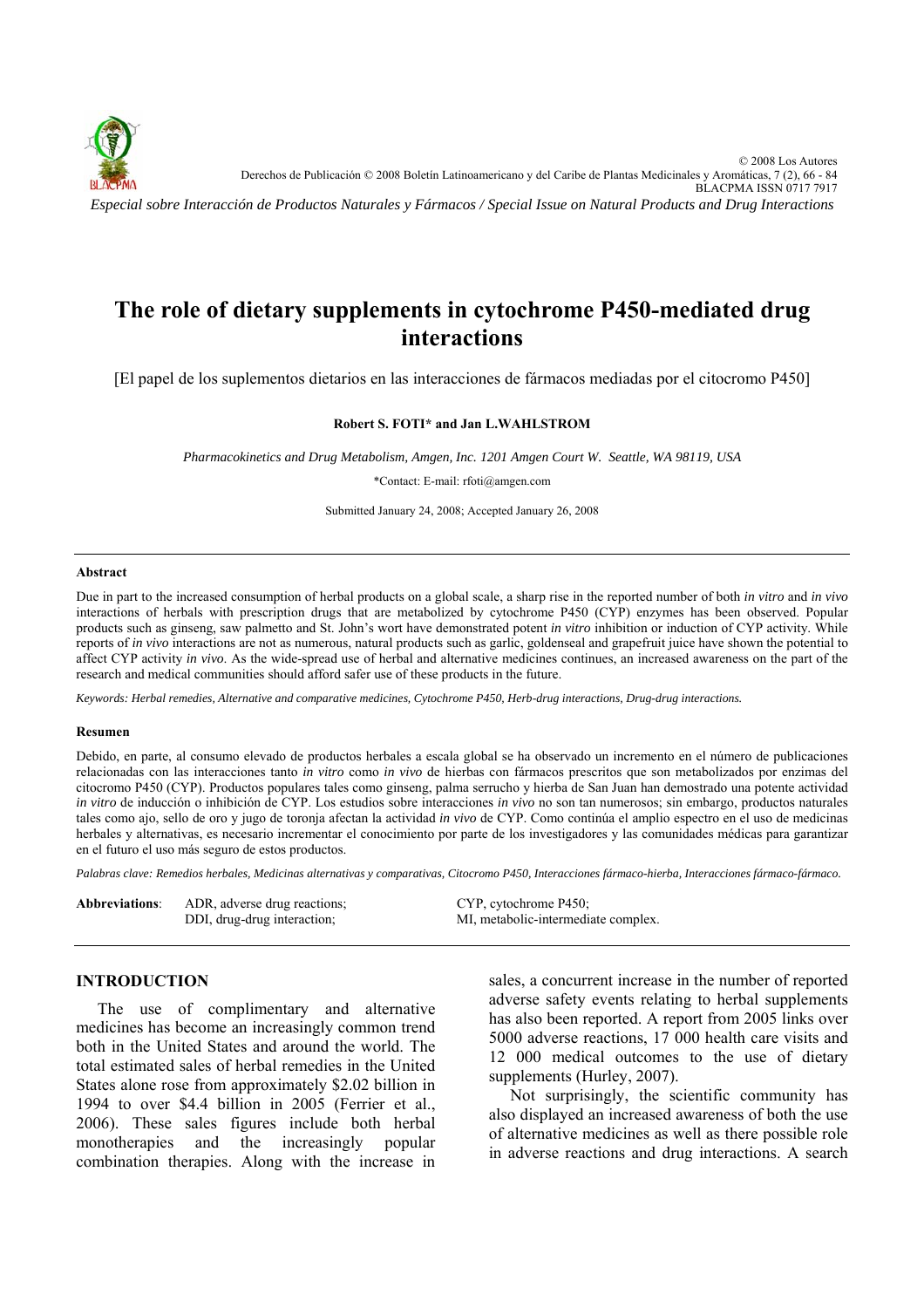of the literature from 1980 through 2007 (SciFinder®) reveals a sharp rise in the number of research articles relating to both the use of alternative medicines as well as to the role of herbal therapies in cytochrome P450-meditated drug interactions (Fig. 1). While manuscripts pertaining to alternative medicines were scarce prior to 1980, there were over 600 such articles published in 2007. In a similar fashion, the number of articles dealing with herbal remedies and drug interactions has increased to approximately 30- 40 per year since 2002.

The cytochromes P450 (CYP) are a superfamily of heme-containing enzymes that are involved in the metabolism of the majority of drugs on the market today. The major CYP enzymes that play a role in drug metabolism include CYP1A2, CYP2C9, CYP2C19, CYP2D6 and CYP3A4/5 (Nelson, 2008). Other isoforms, such as CYP2A6, CYP2B6, CYP2C8 and CYP2E1 have also been shown to have important roles in drug metabolism. With adverse drug reactions (ADRs) totaling over 2 million per year in the United States alone (Gurwitz et al., 2000), the ability to predict drug interactions involving the CYP

enzymes has become a key component of the drug discovery process.

CYP inhibition can occur in a number of ways, which ultimately can be divided into reversible or irreversible inhibition of the enzyme. Screening for reversible inhibition whereby a perpetrator molecule affects the catalytic capacity of the enzyme towards a second molecule has become commonplace in pharmaceutical research (Rodrigues and Lin, 2001). While the same rigor is not required for herbal-based remedies, a number of very thorough reviews have examined the potential for these substances to interact with CYP enzymes (Ioannides, 2002; Brazier and Levine, 2003; Zhou et al., 2003; Delgoda and Westlake, 2004; Zhou et al., 2004a; Zhou et al., 2004b; Izzo, 2005). The potential for herbal remedies to induce CYP levels has also been examined (Raucy, 2003; Tirona and Bailey, 2006). While this review will deal primarily with inhibition of CYP activity, herbals such as St. John's wort (CYP1A2, CYP2C9, CYP2C19, CYP2E1 and CYP3A4), *Echinacea* (CYP3A4) ginkgo (CYP2C19) and ginseng (CYP2C9) have been shown to be CYP inducers as well (Tirona and Bailey, 2006).

Figure 1. The number of publications by year (1980–2007) pertaining to alternative medicine (vertical bars; left y-axis) or CYP-mediated herb-drug interactions (HDI, solid line; right y-axis).



*Bol. Latinoam. Caribe Plant. Med. Aromaticas* Vol. 7 (2) 2008 **67**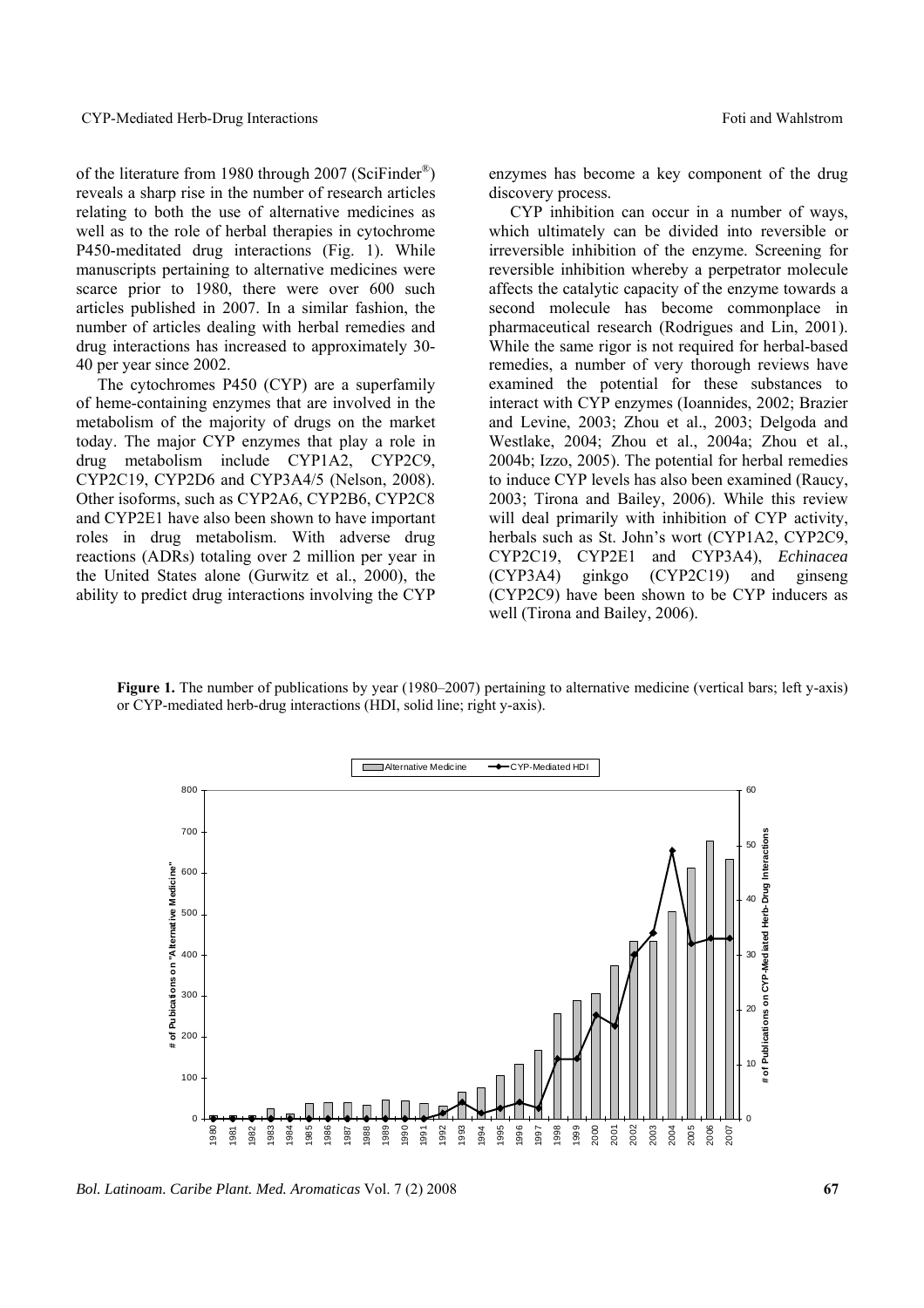Metabolic bioactivation of a compound may also lead to CYP-mediated drug interactions (DDIs). The general terminology for loss of CYP activity over time due to compound turnover is time-dependent inhibition. The time-dependence may be due to formation of an inhibitory metabolite, formation of a covalent linkage to the apoprotein, or formation of a linkage to or destruction of the prosthetic heme. If a number of additional criteria are met, such as a 1:1 stoichiometric ratio of inactivator to enzyme and a lack of enzyme activity restoration after dialysis, the compound may be referred to a mechanism based inactivator. The *in vitro* potency of a time dependent inhibitor is defined by two terms,  $K_I$  and  $k_{\text{inact}}$ . The  $K_I$ parameter indicates the inhibitor concentration necessary to produce a half-maximal rate of inactivation, while the  $k_{\text{inact}}$  parameter reflects the maximal inactivation rate. Intermediates formed by CYP-mediated metabolism may also escape the CYP active site and react with other cellular constituents such as proteins or DNA (Uetrecht, 2003), although the potential resultant toxicity may be unrelated to DDIs. A number of natural products with varying structural motifs known to be time-dependent CYP inhibitors *in vitro* are shown in Fig. 2.

It is important to note that while numerous examples of herbal remedies that inhibit CYP activity *in vitro* have been reported, many of these drug interactions do not translate into the clinic. A number of experimental explanations for this disconnect have been proposed, including extraction techniques and solvents used *in vitro* and the poor absorbance/bioavailability properties of the marketed products *in vivo* (Gurley, 2005). In fact, one of the biggest criticisms given to *in vitro* screening of herbal-drug interactions is the lack of clinical evidence to support the *in vitro* findings. Fortunately, as alternative therapies become more popular, the number of clinical drug interaction studies with these remedies has also increased.

The focus of this review will be to examine the potential of commonly used herbal remedies to interact with CYP-mediated drug metabolism. With research constantly ongoing, the number of CYPmediated herb-drug interactions is also constantly increasing. A comprehensive list of herbal remedies known to be CYP inhibitors *in vitro* is shown in Table 1. As our knowledge of herb-drug interactions increases, the ability to monitor and predict negative outcomes when alternative therapies are coprescribed with conventional medicines should also increase.

### **Herbal Remedies that Interact with Cytochrome P450-Mediated Drug Metabolism**

# *Angelica dahurica*

The *Angelica dahurica* root, more commonly known as *Bai Zhi*, has been used in traditional Chinese medicine for thousands of years. Uses of the root are numerous, though it has been shown to have analgesic, antibacterial, diuretic and stimulating properties. (Duke and Ayensu, 1985; Yeung, 1985). The root has also been shown to be effective in treating certain types of staphylococcus infections (Lechner et al., 2004) and is contraindicated in pregnant women (Chevallier, 1996).

More recently, the *Angelica dahurica* root has been implicated as a potential inhibitor of CYP3A4 *in vitro*. It has been suggested that the inhibitory potential of the root is contained in the numerous furanocoumarin derivatives, which have been isolated from this root (Hata et al., 1963; Hata et al., 1981; Bergendorff et al., 1997; Kimura and Okuda, 1997; Kwon et al., 1997; Guo et al., 2001). Furthermore, inhibition of 6β-hydroxytestosterone formation in liver microsomes was observed when extracts of the root were included in the incubation (Guo et al., 2001).

# **Black Cohosh**

Black cohosh (*Cimicifuga racemosa)* is a perennial plant that is indigenous to North America. The extract from this plant has been used in the treatment of multiple menopause-related disorders, including sleep disturbances, depression and hot flashes (Liske et al., 2002). Though the pharmacological properties of black cohosh have been attributed to its estrogen-like properties, this claim has been widely debated (Mahady et al., 2002; Beck et al., 2003; Dugoua et al., 2006). In addition, the use of black cohosh during pregnancy has been contraindicated due its potential labor-inducing effects (Dugoua et al., 2006).

*In vitro*, black cohosh extracts have been shown to be relatively weak inhibitors of CYP activity. The inhibitory activity has been attributed to six triterpene glycosides that were isolated from black cohosh, with CYP3A4 (nifedipine oxidation)  $IC_{50}$  values ranging from 0.10 to 7.78 mM (Tsukamoto et al., 2005a). Interestingly, the authors report an  $IC_{50}$  value for the whole extract against CYP3A4-catalyzed nifedipine oxidation to be 0.027 mg/ml, a relatively low value when the  $C_{50}$  values of the individual components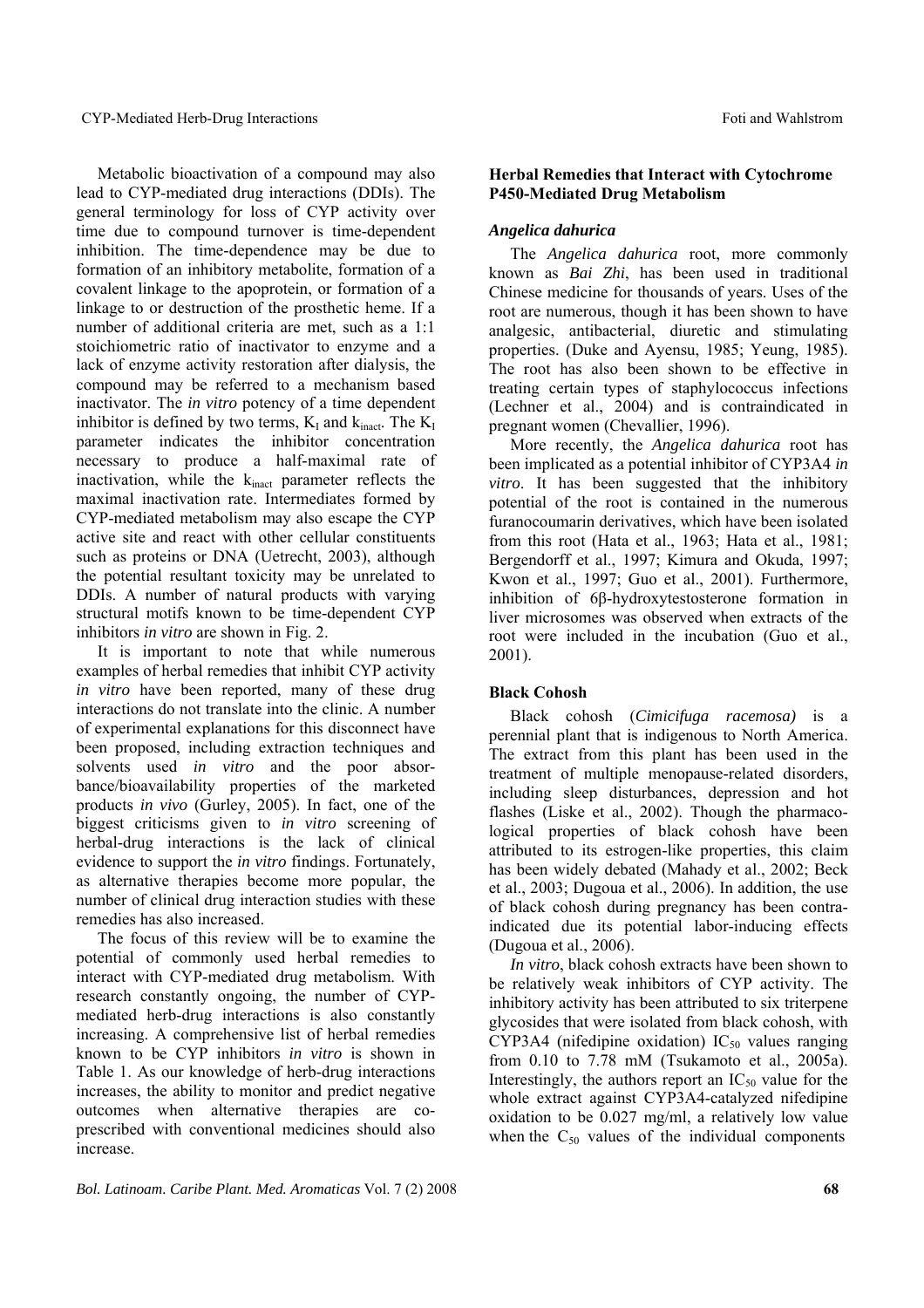|  | Table 1. Herbal remedies that are inhibitors of cytochrome P450 activity in vitro. |  |  |
|--|------------------------------------------------------------------------------------|--|--|
|--|------------------------------------------------------------------------------------|--|--|

| <b>CYP</b>     | <b>Herbal Remedies</b>                                                                                                                                                                                                                                                                                                                                                                                                                                                                                                                                   |
|----------------|----------------------------------------------------------------------------------------------------------------------------------------------------------------------------------------------------------------------------------------------------------------------------------------------------------------------------------------------------------------------------------------------------------------------------------------------------------------------------------------------------------------------------------------------------------|
| <b>CYP1A2</b>  | Black/green tea, dan shen, devil's claw, Echinacea, fo-ti, ginkgo, ginseng, grapefruit juice, kava, licorice,<br>resveratrol, St. John's wort, wu-chu-yu tang                                                                                                                                                                                                                                                                                                                                                                                            |
| <b>CYP2B6</b>  | Licorice, luteolin                                                                                                                                                                                                                                                                                                                                                                                                                                                                                                                                       |
| CYP2C8         | Devil's claw, fo-ti, ginkgo, usnic acid                                                                                                                                                                                                                                                                                                                                                                                                                                                                                                                  |
| CYP2C9         | Cranberry, devil's claw, Echinacea, eucalyptus oil, evening primrose, fo-ti, garlic, genistein, ginger,<br>ginkgo, ginseng, goldenseal, grapefruit juice, grapeseed extract, green tea, kava, licorice, luteolin, milk<br>thistle, saw palmetto, St. John's wort, soy, tumeric, usnic acid, valerian                                                                                                                                                                                                                                                     |
| <b>CYP2C19</b> | Devil's claw, Echinacea, eucalyptus oil, evening primrose, fo-ti, garlic, ginko, ginseng, kava, milk thistle,<br>St. John's wort, usnic acid, valerian                                                                                                                                                                                                                                                                                                                                                                                                   |
| CYP2D6         | Black cohosh, black pepper, C. roseus, devil's caw, dong quai, Echinacea, eucalyptus oil, evening<br>primrose, fo-ti, genistein, ginger, ginseng, ginkgo, goldenseal, grapefruit juice, grapeseed extract, green<br>tea, kava, luteolin, milk thistle, saw palmetto, St. John's wort, soy, yohimbine                                                                                                                                                                                                                                                     |
| CYP2E1         | Echinacea, garlic, ginseng, kava, resveratrol, St. John's wort, watercress                                                                                                                                                                                                                                                                                                                                                                                                                                                                               |
| CYP3A4         | A. dahurica, β-carotene, black cohosh, black pepper, black mulberry, black raspberry, C. aurantium, cat's<br>claw, chamomile, cranberry, dan shen, devil's claw, dong quai, Echinacea, eluthero, eucalyptus oil,<br>evening primrose, feverfew, fo-ti, garlic, genistein, ginkgo, ginseng, goldenseal, grapefruit juice,<br>grapeseed extract, green tea, kava, licorice, luteolin, milk thistle, oregano, pomegranate, pomelo, red<br>clover, resveratrol, sage, saw palmetto, schisandra fruit, St. John's wort, soy, tumeric, valerian, wild<br>grape |

are taken into consideration.

The drug interaction potential of black cohosh has also been evaluated *in vivo* by Gurley, et al. (Gurley et al., 2005b; Gurley et al., 2006a; Gurley et al., 2006b). No effect was observed on CYP3A4 in clinical trials, while only a minor effect was seen for CYP2D6. As such, the potential for clinically relevant drug interactions with black cohosh appears to be low (van den Bout-van den Beukel et al., 2006).

#### **Black Pepper**

The use of black pepper (*Piper nigrum)* is often found in traditional anti-diarrheal remedies. The major component that contributes to the pharmacological activity of black pepper is the alkaloid piperine (Hu et al., 2005). In pre-clinical animal models, black pepper has been shown to slow the gastric emptying of both liquids and solids in a time- and dose-dependent fashion (Bajad et al., 2001).

Only limited *in vitro* data on the drug interaction potential of black pepper is available. The interaction of black pepper and CYP3A4-catalyzed verapamil metabolism (to norverapamil and metabolite D-617) in human liver microsomes has been investigated (Bhardwaj et al., 2002). Piperine appeared to be a linear-mixed type inhibitor of CYP3A4 with a  $K_i$  of

*Bol. Latinoam. Caribe Plant. Med. Aromaticas* Vol. 7 (2) 2008 **69**

approximately 60 µM for norverapamil and 43 µM for the D-617 metabolite of verapamil. Piperine is also an inhibitor of CYP3A4 in recombinant preparations (Tsukamoto et al., 2002). In addition, multiple alkylamides that were isolated from black pepper showed considerable time dependent inhibition of CYP2D6 activity *in vitro* (Subehan et al., 2006). The most potent time-dependent alkylamides tested also had methylenedioxyphenyl moieties, a structural feature that is known to cause time-dependent inhibition of CYP activity.

Interestingly, there appears to be more data available on the potential of black pepper to cause drug interactions *in vivo*. The interactions of black pepper with propranolol, rifampicin (P-gp interaction), spartein, theophylline and phenytoin have been assessed in clinical trials. In trials with propranolol, an increase in the  $C_{\text{max}}$  and AUC of a 40 mg dose of propranolol was observed following 20 mg of piperine for 7 days (Bano et al., 1991), possibly indicating that piperine is inhibiting CYP1A1, CYP1A2 and/or CYP2D6 in humans as these are the primary enzymes responsible for the clearance of propranolol (Hu et al., 2005). Similarly, plasma concentrations of spartein, another CYP2D6 substrate, were increased following administration of piperine in human volunteers (Atal et al., 1981). Most likely due to its inhibition of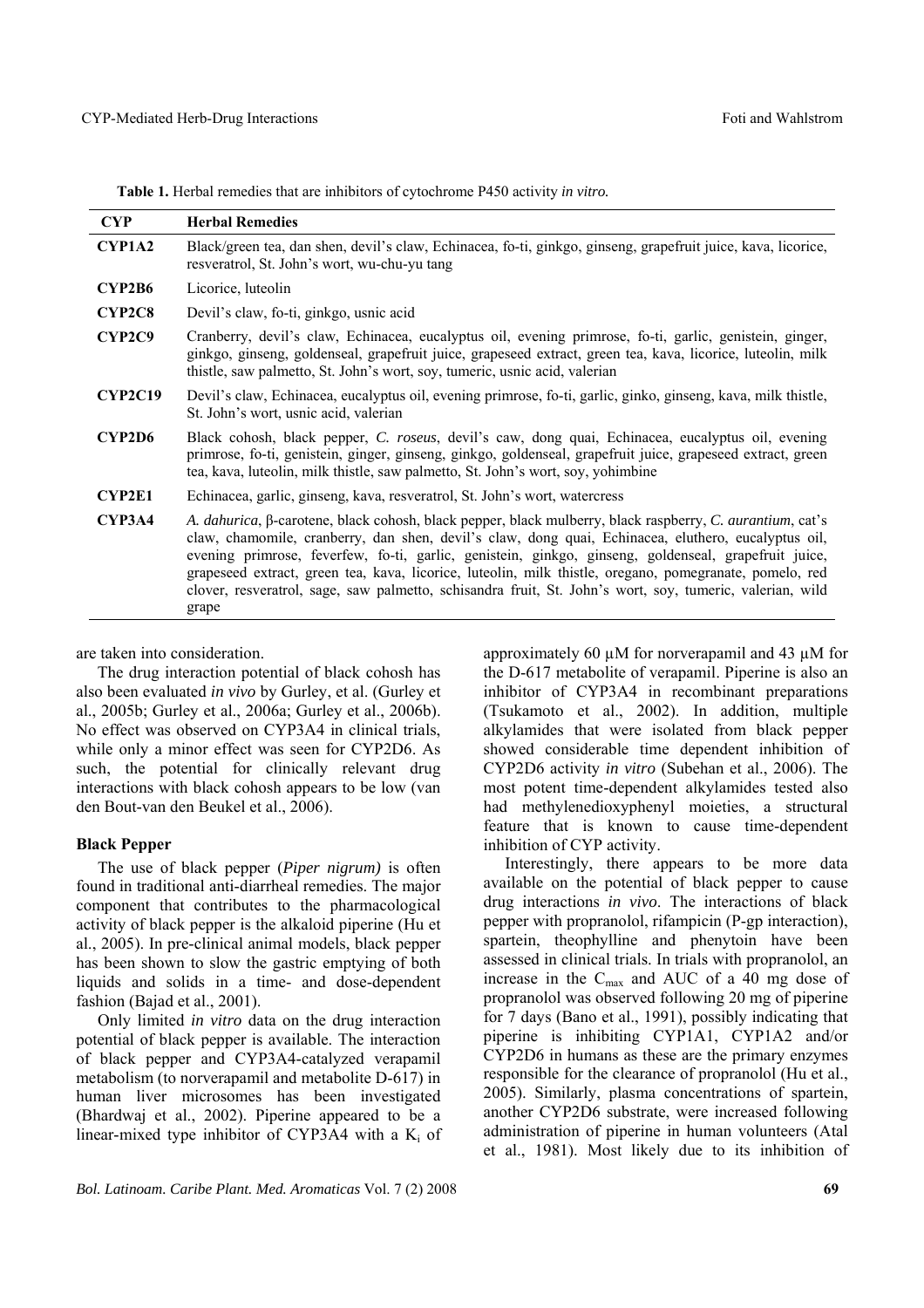CYP1A1 and CYP1A2, the AUC and Cmax values following a 150 mg dose of theophylline also increased in clinical trials following 20 mg/day of piperine for 1 week (Bano et al., 1991). Thus it appears that black pepper may affect CYP1A, CYP2D6 and possible CYP3A4 *in vivo*.

# **β-Carotene**

β-carotene is a form of vitamin A that can be found in carrots, sweet potatoes, various greens as well as in dietary supplements (Pitchford, 2003). It is converted to retinal, another form of vitamin A, by β-carotene dioxygenase in the mucosa of the small intestine. As an herbal supplement, claims have been made as to its ability to prevent cognitive decline and age-related macular degeneration, as well as to treat cases of melasma (Kar, 2002; Grodstein et al., 2007; Jones and Smith, 2007). Unfortunately, numerous studies have also reported a link between β-carotene consumption and an increased risk of lung cancer (Alpha-Tocopherol Beta Carotene Cancer Prevention Study Group, 1994; Omenn et al., 1996a; Omenn et al., 1996b).

Limited data on the potential of β-carotene to cause drug interactions is available; however studies have demonstrated that the retinoid may be able to induce CYP3A4 *in vitro*. (Wang et al., 2006). Additionally, others have shown that β-carotene is able to activate human PXR and subsequently induce target genes (such as CYP3A4) that are controlled by PXR (Ruhl et al., 2004).

# *Catharanthus roseus*

The *Catharanthus roseus*, also referred to as *Vinca rosea, Ammocallis rosea* or *Lochnera rosea*, is widely cultivated in tropical and subtropical areas of the world. Traditionally, the plant has been used to treat Hodgkin's disease, diabetes and malaria (Usia et al., 2005; Yaniv and Bachrach, 2005). Some of the plants pharmacological properties may stem from the alkaloids that have been isolated from *Catharanthus roseus*, namely vinblastine and vincristine. The isolated alkaloids are prescribed in chemotherapy regimens, under the brand names Velbe® and Oncovin®, respectively.

*In vitro*, the extract of *Catharanthus roseus* has been shown to inhibit CYP2D6 activity with an  $IC_{50}$ value of 11 µg/mL (Usia et al., 2006). Ajmalicine and serpentine, two additional alkaloids that were extracted from the plant, inhibited the dealkylation of <sup>14</sup>C-dextromethorphan by CYP2D6 *in vitro* with  $IC_{50}$  values of 0.0023 and 3.51 µM, respectively. In addition, serpentine was shown to be a time-dependent inhibitor of CYP2D6 *in vitro*, with a  $K_I$  of 0.148  $\mu$ M and a  $K<sub>inact</sub>$  of 0.090 min<sup>-1</sup> (Usia et al., 2005).

#### **Devil's Claw**

The herbal remedy devil's claw (*Harpagophytum procumbens)* has gained increasing popularity as an analgesic and a treatment for rheumatic diseases (Gunther and Schmidt, 2005). In a study designed to evaluate the efficacy of devil's claw in treating lower back pain, no significant differences were noted in a group of 44 patients who received an extract of devil's claw when compared to another group of 44 who received rofecoxib (Chrubasik et al., 2003). The active ingredients in devil's claw are believed to be harpagosides, a glycoside derivative, which are found in the root system of the plant.

In an *in vitro* study, extracts from devil's claw were found to primarily inhibit CYP2C8, CYP2C9, CYP2C19 and CYP3A4 (IC $_{50}$  121 to 335 µg/mL) and CYP1A2 and CYP2D6 to a much lesser extent (IC<sub>50</sub>  $\sim$ 1 mg/mL) (Unger and Frank, 2004).

#### **Echinacea**

Echinacea (*Echinacea purpurea)* is one of the top selling herbal remedies in the United States. Its most common uses are for the treatment of common cold and influenza symptoms. The immunomodulatory activity of Echinacea is thought to be due the alkylamides that have been isolated from the herb (Woelkart and Bauer, 2007).

Oddly, as popular as Echinacea has become, data surrounding its potential for drug interactions has not been as forthcoming. A recent study in baculovirusexpressed CYP enzymes demonstrated that an Echinacea extract was able to mildly inhibit CYP1A2, CYP2C19, CYP2D6 and CYP3A4 activity (Modarai et al., 2007). Other studies have shown inhibition of CYP2C9 and CYP3A4 activity with no inhibition of CYP2D6 (Yale and Glurich, 2005; van den Bout-van den Beukel et al., 2006). Alkylamides from Echinacea have also been implicated in the inhibition of CYP2E1 at concentrations as low as  $25 \mu M$  (Raner et al., 2007).

*In vivo*, the risks of Echinacea induced drug interactions appear to be minor, though further investigation is ongoing. When co-administered to healthy volunteers, the effects of Echinacea extract on CYP1A2, CYP2D6, CYP2E1 or CYP3A4 tend to be relatively small (Gorski et al., 2004; Gurley et al., 2004). In the study by Gorski et al., an induction of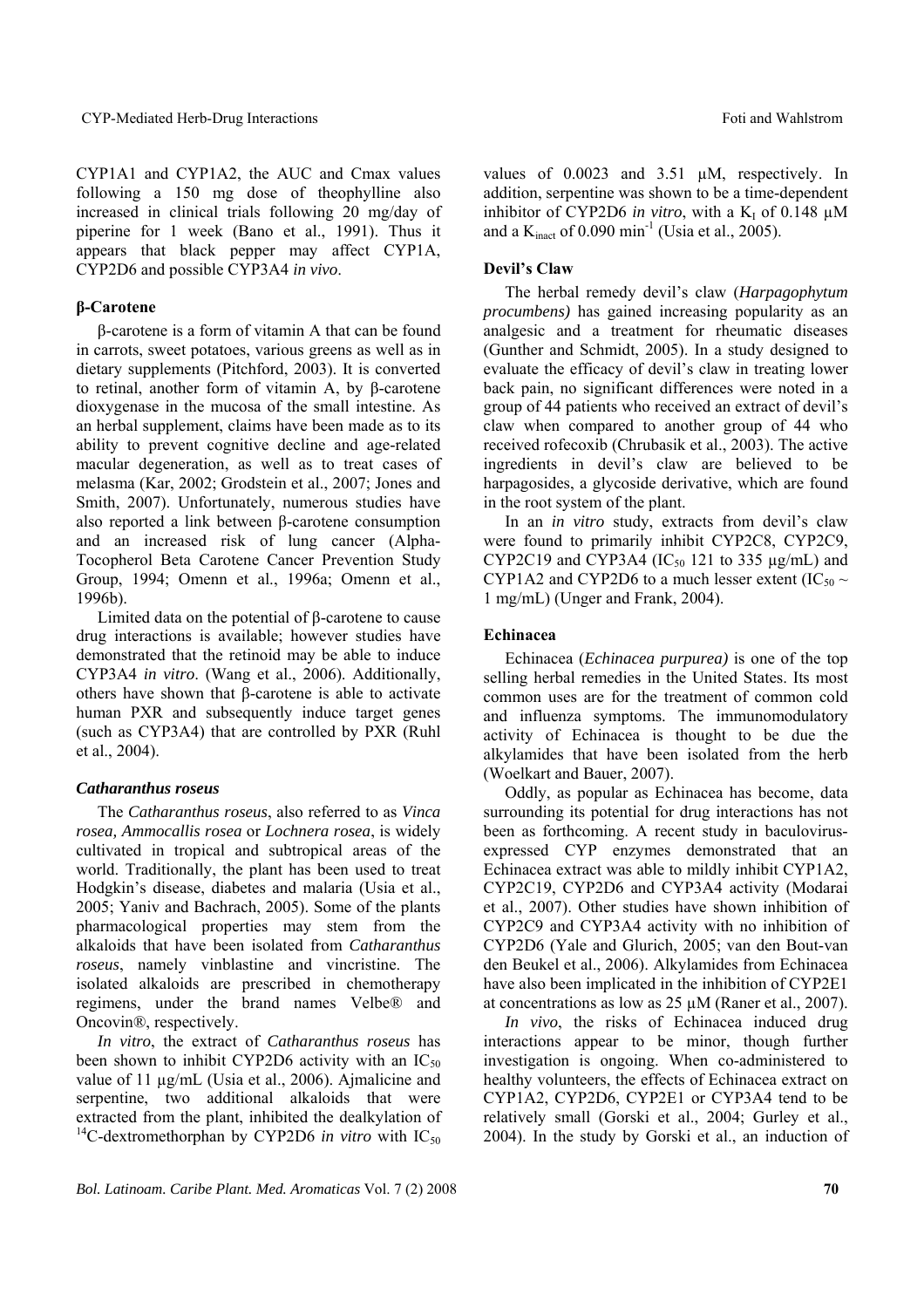CYP-Mediated Herb-Drug Interactions **Foundations** Foti and Wahlstrom

hepatic CYP3A4 activity (approximately 34% increase) was observed, while an inhibition of intestinal CYP3A4 activity was also noted. The two studies also note a possibility of a reduction in CYP1A2 activity *in vivo* due to Echinacea administration. CYP2C9, on the other hand, does appear to be susceptible to inhibition by Echinacea *in vivo*, where a significant increase in the AUC of tolbutamide was observed in the presence of Echinacea (Gorski et al., 2004).

**Figure 2.** Structures of natural products known to be time-dependent inhibitors of CYP activity *in vitro*. Common structural motifs include furanocoumarin, methylenedioxyphenyl, polyphenol and alkaloid compounds.



Rutaecarpine (Wu-chu-yu Tang)

Serpentine (*C. Roseus)*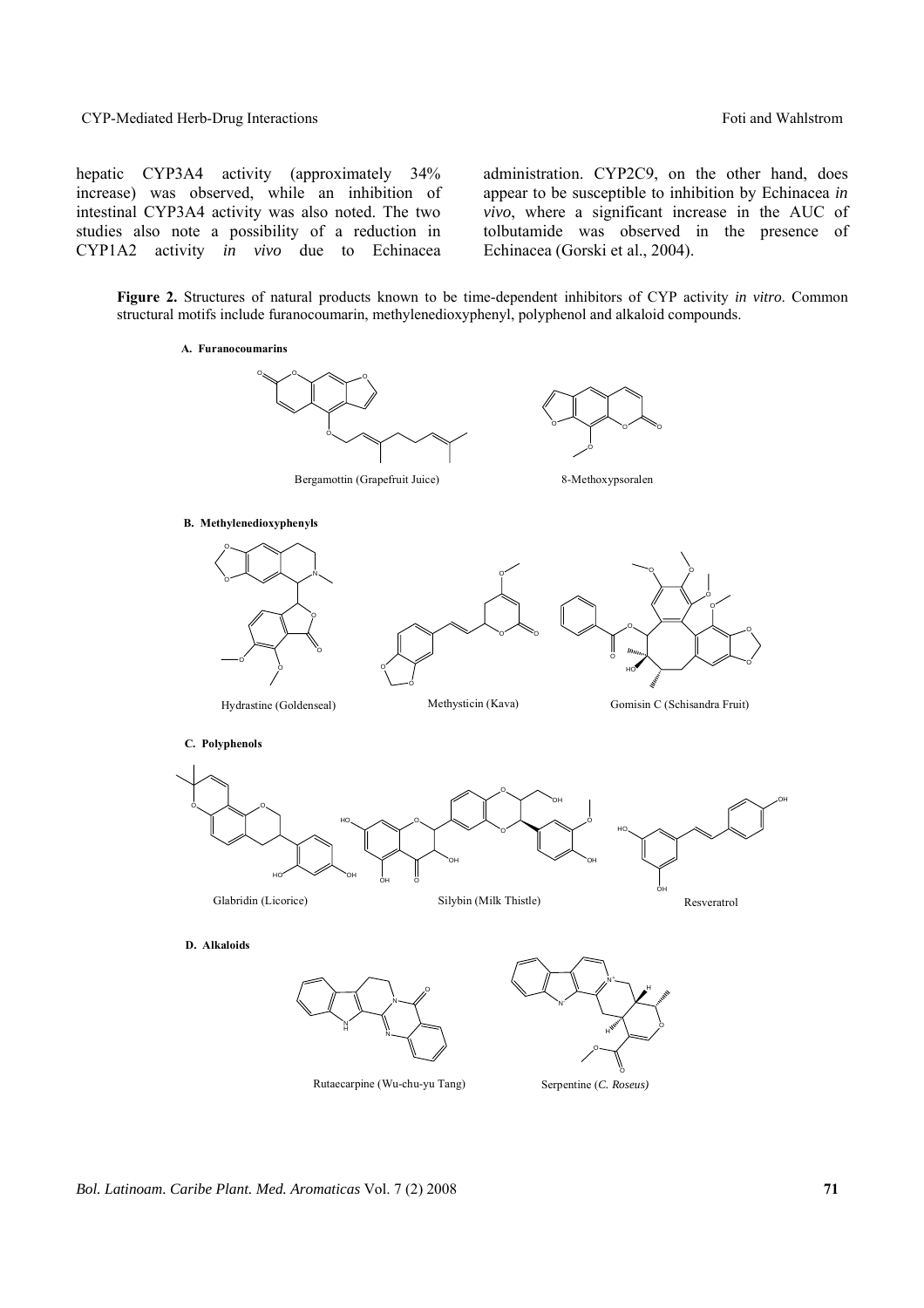# **Fo-Ti**

Multiple herbal therapies that are sold today claim to have estrogen-like properties, including soy, licorice and red clover extracts. Fo-Ti (*Polygonum multiflorum)* is a plant native to China that was shown to contain considerable amounts of estrogen bioactivity (Oerter Klein et al., 2003), which may indicate a potential for the herb to treat symptoms related to menopause. Other therapeutic claims include increased vitality, decreased cholesterol, and relief from constipation.

At higher concentrations *in vitro*, the Fo-Ti root was shown to be an inhibitor of multiple CYP isoforms (Unger and Frank, 2004). Relatively weak inhibition of CYP1A2, CYP2C8, CYP2C9, CYP2C19, CYP2D6 and CYP3A4 was observed with IC<sub>50</sub> values around 500  $\mu$ g/mL for all isoforms tested.

# **Garlic**

Numerous reports in the literature support the use of garlic as a therapeutic agent. It has been suggested that garlic may contain antilipidemic, antihypertensive, antiglycemic and antithrombotic properties (Ackermann et al., 2001). It has also been noted that the therapeutic properties of garlic are highly dependent on the preparation and extraction processes used (Greenblatt et al., 2006a).

*In vitro*, it appears that garlic has the ability to inhibit a number of CYP isoforms, including CYP2C9, CYP2C19 and CYP3A (Foster et al., 2001). Additionally, the diallyl sulfide component found in most garlic preparations has been shown to be an inhibitor of CYP2E1 (Taubert et al., 2006). Conversely, an *in vitro* study that examined the inhibition potential of water soluble components of garlic such as alliin or methylin found no significant inhibition of CYP activity. S-methyl-L-cysteine and S-allyl-L-cysteine showed only a modest inhibition of CYP3A4 *in vitro* (Greenblatt et al., 2006a). Certain components of garlic may also have the ability to increase CYP3A4 activity, though data is somewhat scarce (Wu et al., 2002; Lee et al., 2006b).

Clinical trials using garlic have been limited, though a few studies have reported the inhibition of CYP activity *in vivo*. For instance, following consumption of garlic for 28 days, the *in vivo* activity of CYP2E1 was decreased by approximately 22%. Other studies have noted that no significant effects on CYP2D6 or CYP3A4 activity *in vivo* are likely following consumption of garlic supplements (Markowitz et al., 2003a).

# *Ginkgo biloba*

*Ginkgo biloba* is often used for its antioxidant and neuroprotective effects. It is claimed that ginkgo can increase circulation and reduce memory loss, cerebral insufficiencies and anxiety or stress levels (De Smet, 2002). Due to its potent anti-platelet properties, the use of ginkgo with other anti-platelet agents such as warfarin or aspirin has been the focus of much debate. Similar pharmacodynamic interactions can also occur if gingko is taken in combination with other herbal remedies that have similar anti-platelet properties such as garlic or ginseng (Sierpina et al., 2003).

Recent data has also demonstrated ginkgo to be susceptible to potential drug interactions *in vitro*. CYP1A1, CYP1A2 and CYP1B1 are all inhibited by *Ginkgo biloba* extracts as indicated by a reduced level of 7-ethoxyresorufin O-dealkylation (Chang et al., 2006). In human liver microsomes, ginkgo was shown to be an inhibitor of CYP2C8 activity (Etheridge et al., 2007). It was also shown to be an inhibitor of CYP2C9 *in vitro*, with a  $K_i$  of 14.8  $\mu$ g/mL (Mohutsky et al., 2006). Ginkgo has the ability to inhibit CYP3A4 *in vitro* (He and Edeki, 2004), though conflicting evidence is available as to whether or not it is an inhibitor of CYP2C19 and CYP2D6 (Zhao et al., 2002; Hu et al., 2005; He et al., 2006; Hellum and Nilsen, 2007).

Multiple *in vivo* studies have also assessed the drug interaction potential of gingko. An *in vivo* study aimed at assessing the effects of ginkgo on CYP2C9 mediated flurbiprofen clearance *in vivo* showed no inhibition of CYP2C9 activity (Greenblatt et al., 2006b). A second study that used (S)-warfarin as a probe of CYP2C9 activity *in vivo* also demonstrated no significant effects due to co-administration with ginkgo (Mohutsky et al., 2006), potentially implying that the CYP2C9 inhibition may only occur *in vitro*. Studies with CYP3A4 and diltiazem, however, showed that gingko increased the AUC and absolute oral bioavailability of diltiazem following a 20 mg/kg dose of ginkgo (Ohnishi et al., 2003; Hu et al., 2005; van den Bout-van den Beukel et al., 2006).

# **Ginseng**

Ginseng is one of the most widely used herbal remedies in the United States and is indicated to provide an enhanced immune system and level of physical stamina as well as to decrease fatigue. Multiple ginseng derivatives are available, with two of the more popular being *Panax ginseng* and Siberian ginseng. The latter is also used as an anti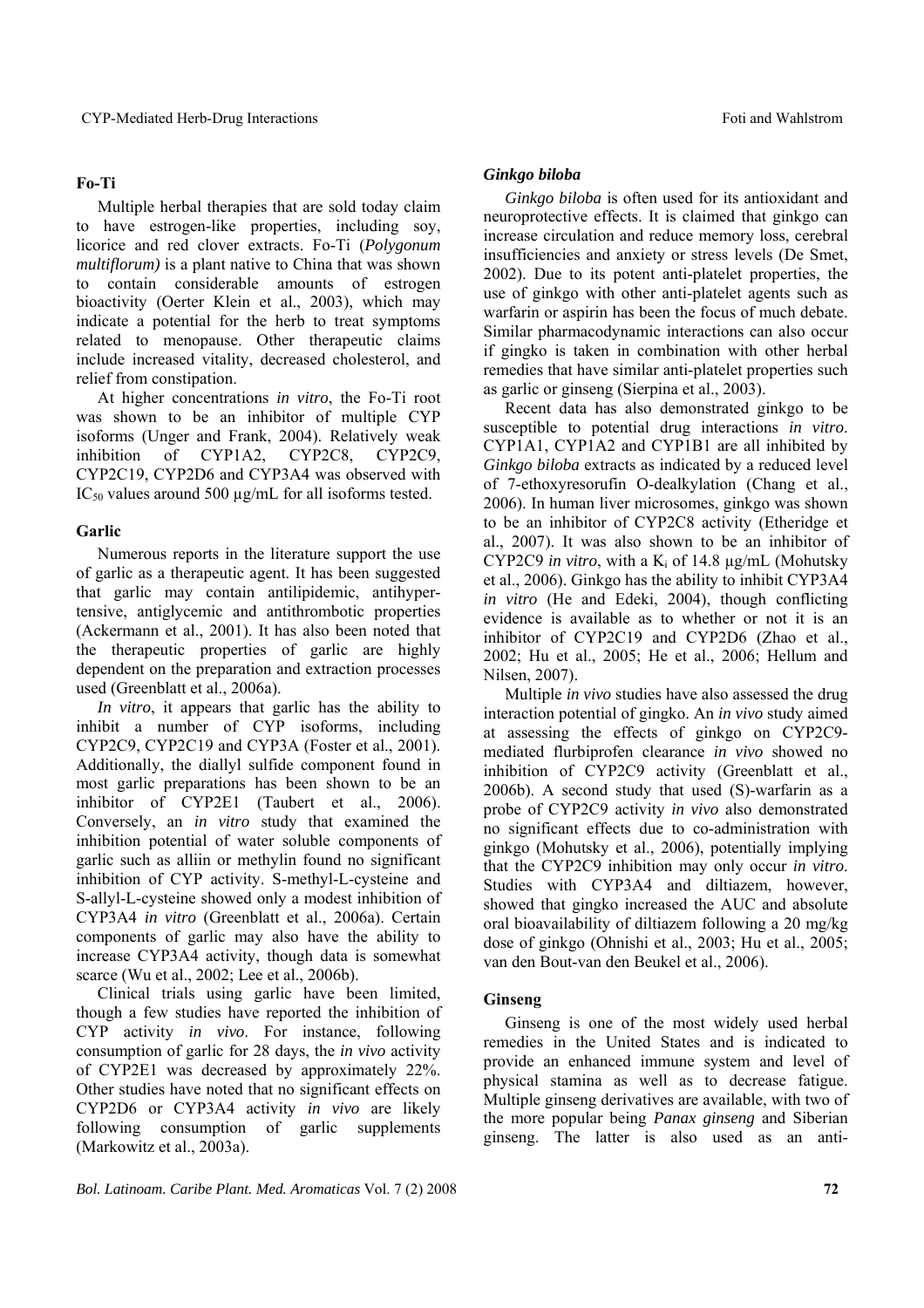inflammatory and anti-cancer agent, and few if any drug interactions have been reported (van den Boutvan den Beukel et al., 2006). In general, a greater focus seems to have been placed on *Panax* or Asian ginseng.

The effects of *Panax* ginseng have been studied in regards to multiple CYP activities *in vitro*. The studies have focused on both whole ginseng extracts as well as the individual ginsenosides. In human recombinant enzymes, *Panax* ginseng was shown to inhibit CYP1A1 via competitive inhibition, and CYP1A2 and CYP2B1 via linear-mixed inhibition (Chang et al., 2002). Interestingly, in the previous study, the effects appeared to not be due to the individual ginsenosides tested. The individual ginsenosides have been shown to be inhibitors of CYP2C9 and CYP3A4 *in vitro* (He and Edeki, 2004; Liu et al., 2006b). Finally, ginseng extracts (500 µg/mL) did not cause a significant increase in CYP3A4 mRNA in primary human hepatocyte cultures.

Results from clinical trials with various ginseng extracts appear to be conflicting. Multiple reports conclude that there is a significant decrease in the anti-coagulant effect of warfarin in human volunteers who are also being administered a regimen of *Panax*  ginseng (Janetzky and Morreale, 1997; Rosado, 2003). Another study, however, claims that no pharmacokinetic or pharmacodynamic effects on warfarin were noted when co-administered with *Panax ginseng* (Hu et al., 2005).

# **Goldenseal**

One of the more popular uses for alternative medicines is to enhance the immune system. Goldenseal (*Hydrastis canadensis)* is a popular immunostimulant that includes various isoquinoline alkaloids such as berberine, hydrastine and hydrastinine (Chatterjee and Franklin, 2003). It has also been indicated as an antimicrobial and digestion aid. Of notable interest for drug interactions, the alkaloids mentioned above all contain a methylenedioxyphenyl moiety, a group which has been implicated in time-dependent CYP inhibition (Murray, 2000).

The components of goldenseal have shown inhibition and inactivation of CYP isoforms *in vitro*. The complete extract showed noncompetitive inhibition of CYP3A4-catalyzed testosterone 6βhydroxylation with a  $K_i$  of approximately 0.11% extract. The individual alkaloids also inhibited CYP activity. Berberine inhibited CYP2D6-catalyzed 1' hydroxybufuralol formation and 6β-hydroxytestosterone formation with  $IC_{50}$  values of 45 and 400  $\mu$ M, respectively. Hydrastine inhibited CYP2D6 and CYP3A4 activities with  $IC_{50}$  values of approximately 350 and 30 µM, respectively. Hydrastine exhibited mechanism-based inhibition of CYP3A4 activity and formed MI complexes with expressed CYP2C9, CYP2D6 and CYP3A4 (Chatterjee and Franklin, 2003). It has been demonstrated that metabolism at the methylenedioxy moiety may produce a carbine intermediate that forms a quasi-irreversible bond with the prosthetic heme iron termed a metaboliteintermediate complex. Golden-seal extracts were also able to affect the activity of CYP3A4 in a Caco-2 cell system (Budzinski et al., 2007).

The *in vitro* inhibition noted above has also been observed *in vivo*. In clinical trials with 12 healthy volunteers, a significant inhibition of CYP2D6 and CYP3A4/5 activities as measured by debrisoquine urinary recovery ratios and 1'-hydroxymidazolam to midazolam serum ratios was observed (Gurley et al., 2005b).

# **Grapefruit Juice (and other Fruit Juices)**

One widely studied natural product with regard to CYP-based drug interactions is grapefruit juice. Grapefruit juice has been shown to be a potent inhibitor of intestinal CYP3A4, though hepatic CYP3A4 appears to be unaffected (Lown et al., 1997; Bailey et al., 1998a; Bailey et al., 1998b). It has also been shown that the percent inhibition caused by grapefruit juice can vary from one source to the next. Because of the potential to interact with drugs that are metabolized by CYP3A4, the U.S. Food and Drug Administration (FDA) now requires many of these drugs to carry a precautionary label warning of the potential dangers of consuming these drugs with grapefruit juice (FDA, 2007).

Furanocoumarins are perhaps the best characterized source of herbal-mediated DDIs and produce what is known as the "grapefruit juice effect". *In vitro*, grapefruit juice has been shown to be a potent inhibitor of CYP1A2, CYP2A6, CYP2C9, CYP2D6 and CYP3A4 (Hukkanen et al., 2006; Girennavar et al., 2007). Two of the most abundant (and most studied) furanocoumarins are bergamottin and 6',7' dihydroxybergamottin. In human intestinal microsomes, bergamottin exhibited substratedependent reversible inhibition of CYP3A4  $(K_i)$ , midazolam = 13.1  $\mu$ M; K<sub>i</sub>, testosterone = 1.6  $\mu$ M) while the dihydroxybergamottin derivative had a  $K_i$ value that was approximately 0.8 µM for both CYP3A4 probes (Kakar et al., 2004).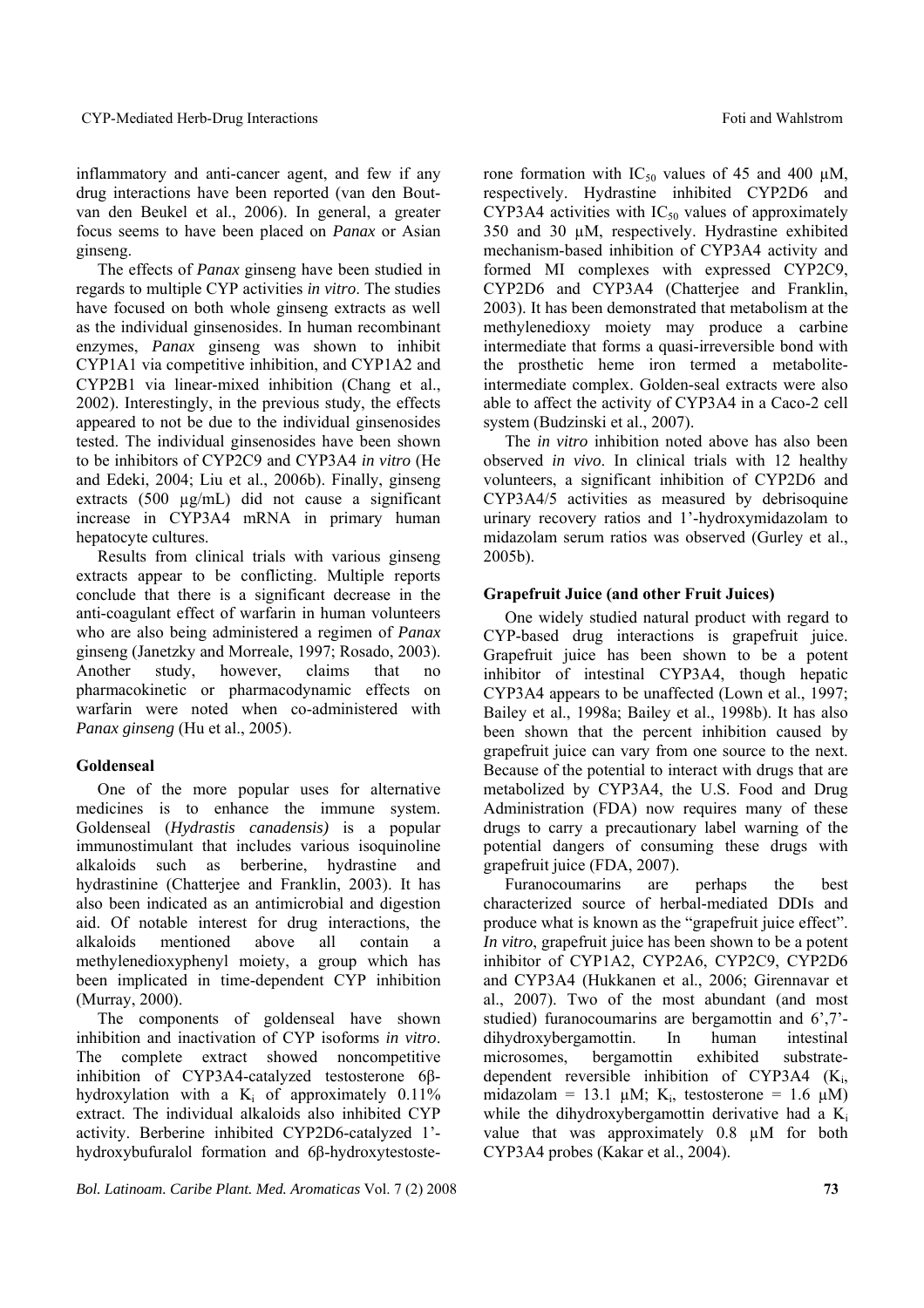Bergamottin is also a mechanism-based inactivator of CYP3A4, with  $K_I$  and  $k_{inact}$  values of 7.7  $\mu$ M and  $0.3$  min<sup>-1</sup> (He et al., 1998). The predominant mechanism of inactivation was suggested to be modification of the apoprotein, as over 90% of the heme but less than  $50\%$  of the apoprotein was recovered from an *in vitro* incubation.

In addition to grapefruit juice, a number of other fruit juices have been reported to cause drug interactions. Juices such as pomegranate, black mulberry, wild grape, and black raspberry have all shown drug interactions *in vitro* (Hidaka et al., 2005; Kim et al., 2006). In the study by Kim et al., the  $IC_{50}$  values for all of the fruit juices tested decreased upon preincubation, indicating a potential time-dependent component to the drug interaction.

### **Green Tea**

Green tea (*Camellia sinensis)* is a commonly used herbal tea that has been reported to have antioxidant, anticancer and anti-inflammatory properties as well as to promote weight loss (Yang et al., 1998; Dulloo et al., 1999; Wang and Tian, 2001; Zhong et al., 2002). The pharmacological effects of green tea have been assigned to the flavanoids (or catechins) that are found in the tea (Mirkov et al., 2007).

In human liver microsomes, green tea was shown to inhibit CYP2C9-catalyzed tolbutamide 4-hydroxylation (IC<sub>50</sub> = 57  $\mu$ g/mg protein), CYP2D6-catalyzed bufuralol 1'-hydroxylation (IC<sub>50</sub> = 50  $\mu$ g/mg protein) and CYP3A4-catalyzed testosterone 6β-hydroxylation  $(IC<sub>50</sub> = 63 \mu g/mg protein)$  (Nishikawa et al., 2004). Furthermore, addition of catechins from green tea to human liver microsomes inhibited the CYP3A4 catalyzed oxidation of irinotecan and UGT1A1 catalyzed glucuronidation of its SN-38 metabolite (Mirkov et al., 2007). When the catechins were assessed for inductive effects in human hepatocytes, no induction of CYP3A4 was noted.

A single study in healthy volunteers showed that green tea did not alter CYP2D6 (dextromethorphan demethylation) or CYP3A4 (alprazolam hydroxylation) activity after consumption of green tea for 14 days (Donovan et al., 2004a). Similarly, CYP1A2 and CYP2C19 were also unaffected (Chow et al., 2006).

# **Kava**

Kava (*Piper methysticum)* is a shrub found mostly in the South Pacific that is often used to treat insomnia, anxiety or as a general relaxant. A significant amount of research has focused on the uses, components and drug interactions of kava extract in recent years. Kava gained increasing notice when cases of liver failure and skin dermopathy were reported (Keledjian et al., 1988; Strahl et al., 1998; Kraft et al., 2001). The primary constituents of kava extract are kavalactones, including yangonin, desmethoxyangonin, methysticin, 7,8-dihydromethysticin, kawain, and 7,8-dihydrokawain and account for the majority of the lipid soluble components from kava (Lebot and Levesque, 1989; Mathews et al., 2002).

Additional research has focused on drug interactions that are caused by kava extract and the individual components isolated from the extract. In human liver microsomes, whole kava extract resulted in significant inhibition of CYP1A2, CYP2C9, CYP2C19, CYP2D6, and CYP3A4 (Mathews et al., 2002; Mathews et al., 2005; Jeurissen et al., 2007). Inhibition of various CYP activities was also noted for desmethoxyangonin (CYP2C9 and CYP3A4), methysticin (CYP2C9, CYP2D6 and CYP3A4), and 7,8-dihydromethysticin (CYP2C9, CYP2C19 and CYP3A4). Both methysticin and 7,8-dihydromethysticin formed MI complexes (both compounds contain a methylenedioxyphenyl group) following preincubation with NADPH. Finally, kava has also been shown to be an inducer of CYP3A4 mRNA in human hepatocytes, where pre-treatment of the cells with kava resulted in a  $386 \pm 185\%$  increase in mRNA levels versus control (Raucy, 2003).

While reports vary on the potential of kava to cause *in vivo* drug interactions, a significant interaction has been reported for kava when coadministered with alprazolam, a CNS depressant and CYP3A4 substrate (Almeida and Grimsley, 1996). Similar reports have been issued for the possible interaction of kava with barbiturates, benzodiazepines and alcohol (Blumenthal, 1998; DerMarderosian and Beutler, 1999).

#### **Licorice**

Licorice root (*Glycyrrhiza uralensis)*, long known as an effective expectorant, has also been used to treat mouth ulcers, irritable bowel syndrome, Crohn's disease and as a mild laxative (Maimes and Winston, 2007). Excessive use of licorice has been shown to be toxic to both the liver and cardiovascular system and may also result in hypertension and edema.

*In vitro*, the extract from licorice root was shown to be an inhibitor of CYP3A4 in human recombinant enzymes with an  $IC_{50}$  value of 0.022 mg/mL (Tsukamoto et al., 2005b). Of the individual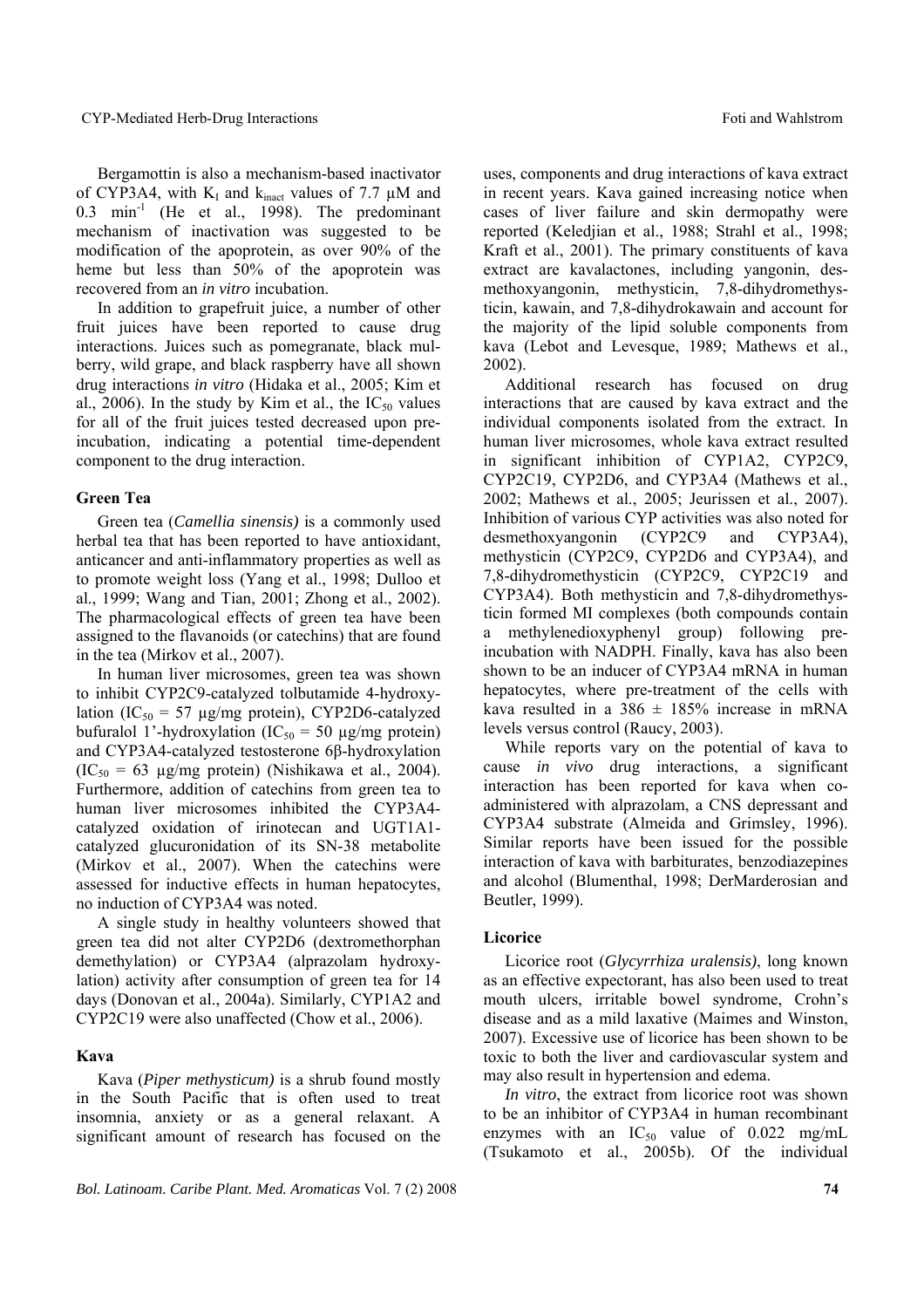components of licorice that were tested, licopyranocoumarin, liquirtin and liquirtine apioside were found to be the major contributors to the observed inhibition of CYP3A4. In addition, the isoflavan glabridin was shown to be a competitive inhibitor of CYP2C9 (Kent et al., 2002).

Polyphenolic compounds may be precursors of quinones or quinone methide intermediates that are known to inactivate CYPs. The licorice root isoflavan glabridin inactivates CYP3A4 and CYP2B6. Loss of CYP3A4 activity was correlated with loss of the CYPreduced CO spectrum, while minimal loss of the CYPreduced CO spectrum was observed with CYP2B6, suggesting differential mechanisms for inactivation. While the mechanism of inactivation for CYP3A4 was not determined, methylation of the polyphenol moiety eliminated inactivation of CYP3A4.

# **Luteolin**

Luteolin is an emerging herbal therapy thought to have anti-oxidant, radical scavenging, anti-cancer and anti-inflammatory properties. It is commonly found in many edible fruits and vegetables and is also sold as an herbal supplement. One recent study found that of the many commonly occurring flavonoids, luteolin was one of the most potent against carcinoma of the stomach, cervix and bladder (Cherng et al., 2007).

While little data is available as to the drug interaction potential is available, one recent report by Foti et al. explored the inhibition of CYP activity by luteolin as part of an herbal remedy containing multiple herbal components. In human liver microsomes, luteolin appeared to be a potent inhibitor of CYP2B6-catalyzed bupropion hydroxylation, CYP2C9-catalyzed 4-hydroxytolbutamide formation and CYP2D6-catalyzed dextrorphan formation (Foti et al., 2007). Luteolin has also been shown to be an inducer of CYP3A4 activity via interaction with PXR in HepG(2) cells (Liu et al., 2006a).

#### **Methoxypsoralen**

8-methoxypsoralen is an antimicrobial furanocoumarin that is found in parsnips, barley, celery and other plant species (Miyazaki et al., 2005). It is also indicated in photochemotherapy regimens, where it has been shown to be effective in the treatment of psoriasis (Glew, 1979).

*In vitro*, 8-methoxypsoralen was shown to be an inhibitor of CYP2A6, and a structure of the compound complexed to the enzyme has been published (Yano et al., 2005). It is also known to be a mechanism based inactivator of CYPs, in this case CYP2A6 and CYP2B1. (Koenigs et al., 1997). Characterization of glutathione metabolites isolated from *in vitro* incubations of 8-methoxypsoarlen suggest that a furanoepoxide intermediate may be involved in CYP inactivation.

### **Milk Thistle**

*Silybum marianum,* an herbal remedy more commonly known as milk thistle, has traditionally been used to treat a number of liver disorders (Flora et al., 1998). To date, it is one of the most widely used herbal medications (Venkataramanan et al., 2000; Hu et al., 2005). It is also known to protect the liver against acetaminophen, thioacetamide, D-galactosamine, amanitin and carbon tetrachloride  $(CCl<sub>4</sub>)$ mediated hepatotoxicity (Vogel et al., 1984; Mourelle et al., 1989; Muriel et al., 1992; Chrungoo et al., 1997). The active ingredients in milk thistle are primarily flavonoligans, components that are formed *via* the radical coupling of a phenylpropanoid and a flavanoid (Dewick 1997). The flavonoligans are present as multiple structural isomers, collectively referred to as silymarin.

Milk thistle has been evaluated both *in vitro* and *in vivo* for potential drug interactions. In human hepatocyte cultures, the addition of 0.1 and 0.25 mM silymarin inhibited CYP3A4 activity by approximately 50 and 100%, respectively (Venkataramanan et al., 2000). A similar down regulation of CYP3A4 activity was observed in a Caco-2 cell monolayer system (Budzinski et al., 2007). Additionally, in human recombinant CYP preparations, silybin (the primary isomer of the silymarin group of isomers) showed time-, concentration- and NADPH-dependent inactivation of CYP2C9 and CYP3A4 (Sridar et al., 2004).

*In vivo* drug interactions have not been as pronounced as those observed *in vitro*. Clinical trials in healthy volunteers with digoxin and indinavir did not reveal any clinically significant alteration of drug metabolizing enzyme activity in these trials (Piscitelli et al., 2002; DiCenzo et al., 2003; Gurley et al., 2006b). Similarly, a study designed to assess the effects of milk thistle on irinotecan pharmacokinetics in healthy volunteers reveals no significant risk of drug interactions *in vivo* (van Erp et al., 2005).

# **Resveratrol**

Resveratrol (3,4',5-trihydroxy-trans-stilbene) is a polyphenolic constituent of red wine, grapes and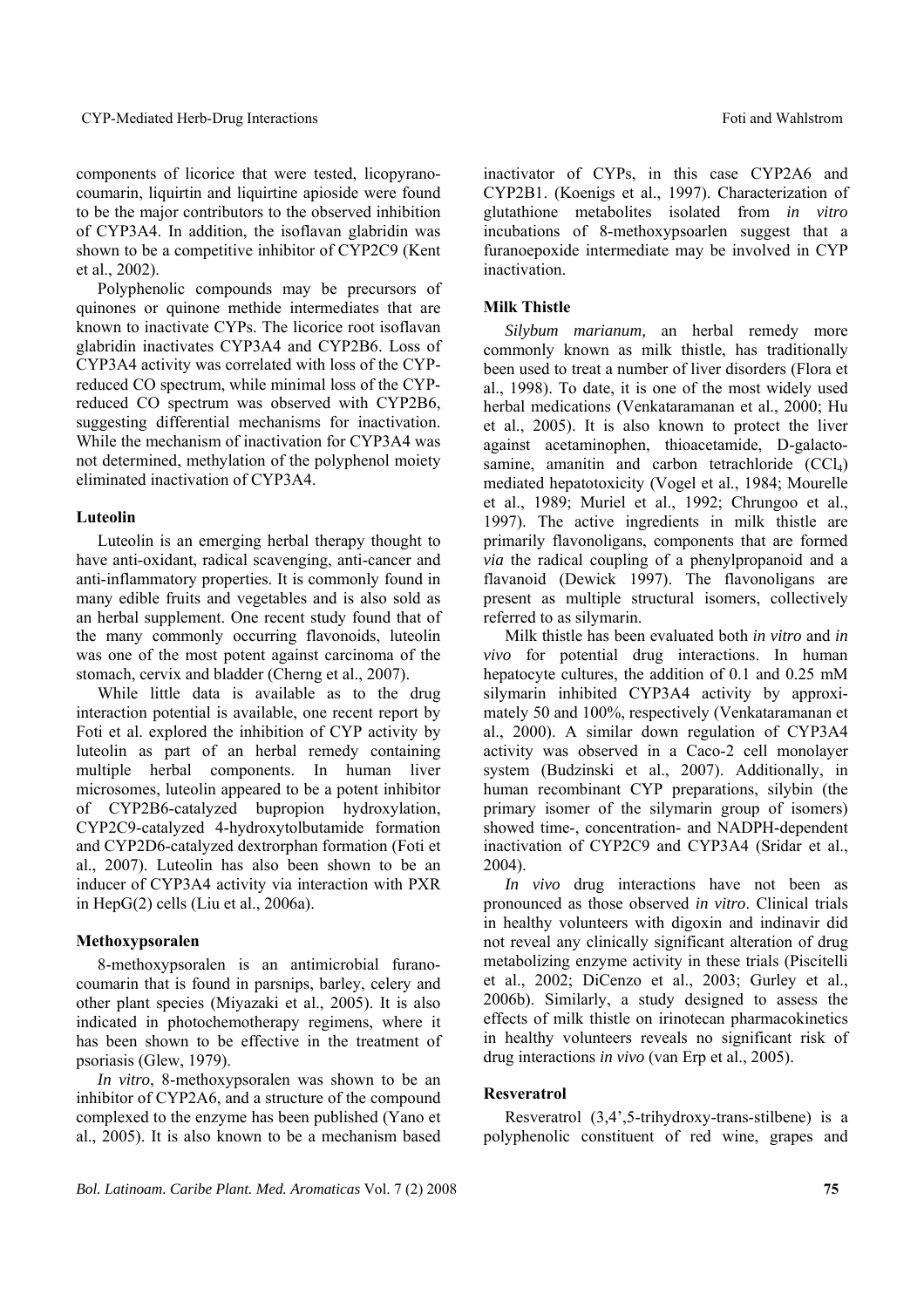peanuts. It is also found in a number of plants and fruits, including raspberries, blueberries, cranberries and some species of pine trees. It reportedly has many positive activities, including antioxidant, cardioprotective and anti-inflammatory effects.

*In vitro*, resveratrol has been shown to be a potent inhibitor of CYP1A1 and CYP1A2, albeit to a lesser extent (Chun et al., 1999). Naturally occurring analogues of resveratrol were also shown to be inhibitors of CYP1A2, as well as CYP2E1 (Mikstacka et al., 2006). Resveratrol also inactivates CYP3A4 in a time dependent manner, with  $K_I$  and  $k_{\text{inact}}$  values of 20  $\mu$ M and 0.20 min<sup>-1</sup> (Chan and Delucchi, 2000). CYP3A4-mediated epoxidation and subsequent *p*benzoquinone methide formation has been proposed as the mechanism of inactivation by resveratrol.

# **Saw Palmetto**

Saw palmetto (*Serenoa repens)* is becoming an increasingly popular herbal remedy for the treatment of benign prostatic hypertrophy and chronic cystitis (Tracy and Kingston, 2007), though recent studies challenging this notion have found that saw palmetto was no more effective than placebo in combating benign prostatic hypertrophy (Bent et al., 2006). The active ingredients of saw palmetto are fatty acids, plant sterols and flavonoids (Gordon and Shaughnessy, 2003).

*In vitro*, saw palmetto was shown to be a potent inhibitor of CYP2C9, CYP2D6 and CYP3A4 activity (Yale and Glurich, 2005). *In vivo*, however, two independent studies have shown no effect of saw palmetto on the marker activities of CYP1A2, CYP2D6, CYP2E1 or CYP3A4 (Markowitz et al., 2003b; Gurley et al., 2004).

### **Schisandra Fruit**

Schisandra fruit (*Schisandra chinensis)* is used for sedation and antitussive effects, improved liver health and as an overall tonic. It is often used as a component of more complex mixtures, such as Japanese Kampo medicines or in combination with other herbal remedies.

*In vitro* experiments utilizing human liver microsomes have identified potent CYP3A4 inhibitors in the schisandra fruit extract (Iwata et al., 2004). The individual schizandrin and gomisin components of the extract were assessed for CYP3A4 inhibition. While the schizandrin compounds showed no appreciable inhibition,  $IC_{50}$  values for the gomisin group ranged

from 0.257 to 6.71 µM against CYP3A4 (6β-hydroxytestosterone activity).

Herbal components containing methylenedioxy moieties may also exhibit time-dependent inhibition of CYPs. Extracts from the schisandra fruit containing this functional group were found to be potent inhibitors of CYP3A4. The most potent component, gomisin C, was also found to be a mechanism based inactivator of CYP3A4. Rise in a diagnostic peak at 455 nm is indicative of MI complex formation and was observed in incubations containing gomisin C (Iwata et al., 2004).

# **Soy**

Soy-derived products are often used to treat symptoms of menopause in women. The primary effects of soy are usually attributed to a number of isoflavones that have been isolated, namely daidzein and genistein. It has also been claimed that diets rich in soy can reduce cholesterol levels (Song et al., 2007).

*In vitro*, various components of soy have been shown to have inhibitory activity against the CYP enzymes. In particular, the isoflavones daidzein, genistein and glycitein were all uncompetitive inhibitors of CYP2A6 in a baculovirus-expressed enzyme system (Nakajima et al., 2006). In human liver microsomes, hydrolyzed soy extracts also were inhibitors of CYP2C9 and CYP3A4 (Anderson et al., 2003). *In vivo*, no effect was observed on the 6βhydroxycortisol to cortisol ratio, indicating that soy extract was probably not a clinically relevant inducer of CYP3A4 activity *in vivo*.

# **St. John's Wort**

One of the more widely used and researched alternative medicines in recent years has been St. John's wort (*Hypericum perforatum)*. It is most commonly used for the treatment of mild to moderate depression (Linde et al., 1996; Wheatley, 1997; Shelton, 2002). While the extract is a mixture of multiple biologically actively compounds, hypericin and hyperforin are two of the main constituents. Hyperforin is also the main pharmacological component that is responsible for the herbal remedy's anti-depressant qualities, owing to it being a potent serotonin, norepinephrine and dopamine reuptake inhibitor (Chatterjee et al., 1998; Moore et al., 2000).

Aside from its pharmacologically active properties, a large amount of recent research has also focused on the potential of St. John's wort to cause drug interactions both *in vitro* and *in vivo*. Complex drug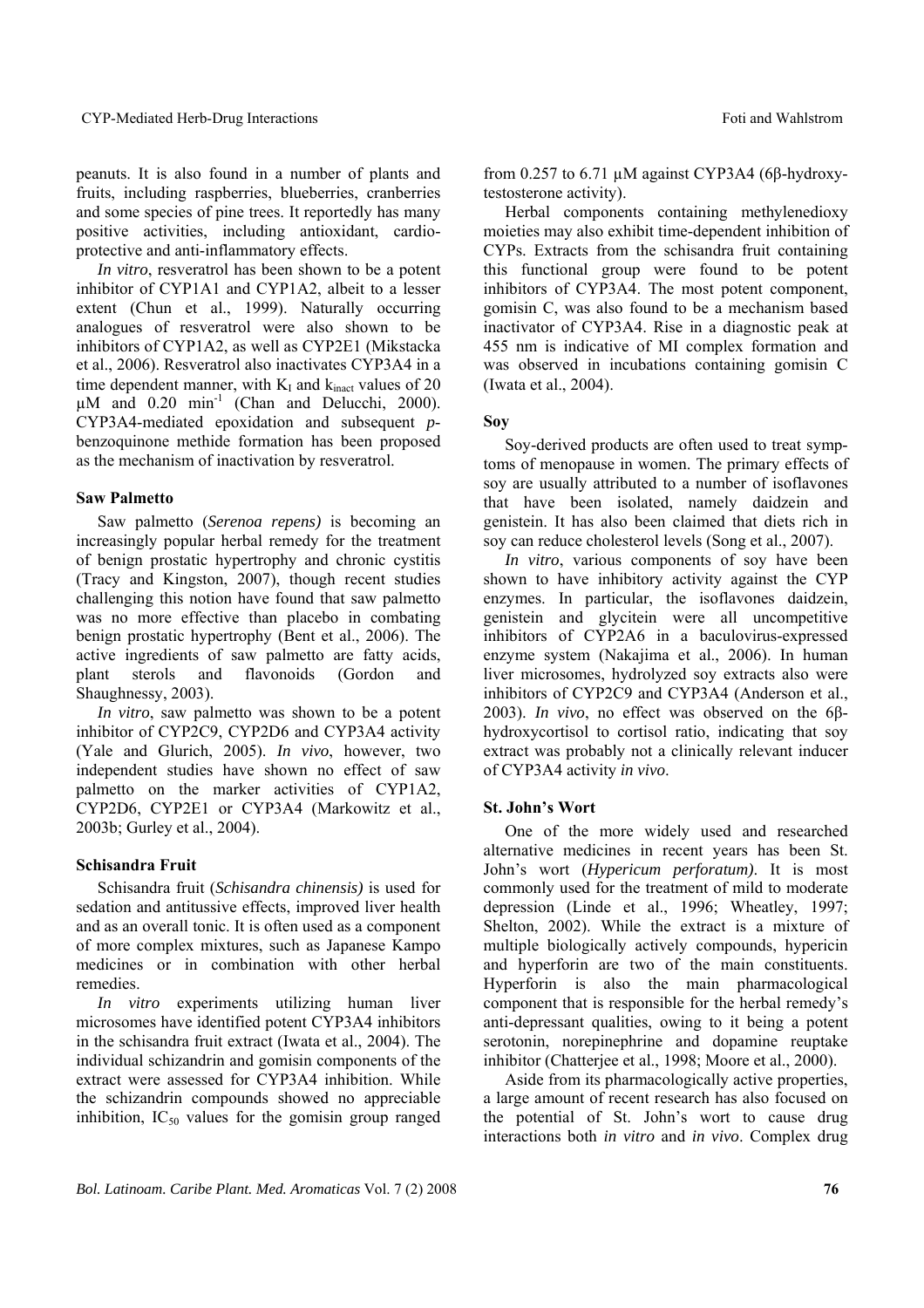interactions can arise from other drugs that are coadministered with St. John's wort owing to the herb's ability to both inhibit and induce CYP enzymes. Crude extracts of St. John's wort have been shown to inhibit CYP1A2, CYP2C9, CYP2C19, CYP2D6 and CYP3A4 in cDNA expressed enzymes (Obach, 2000). When the individual components were extracted, both hyperforin and I3,II8-biapigenin exhibited potent inhibition of the CYP enzymes noted above. A more recent study has shown that the individual components furoadhyperforin and furohyperforin were actually more potent inhibitors of CYP3A4 than hyperforin (Lee et al., 2006a). In human hepatocytes, exposure of the cells to hyperforin resulted in an increase in mRNA, protein and activity levels of CYP3A4 and CYP2C9 (Komoroski et al., 2004). No effect was observed on CYP1A2 or CYP2D6 and similar experiments using hypercin did not result in any significant levels of induction. The inductive effects of St. John's wort have been explained by the fact that hyperforin is also a ligand for the pregnane X receptor (PXR), an orphan nuclear receptor that regulates levels of many of the CYP enzymes (Moore et al., 2002).

Numerous clinical trials have also been undertaken to understand the *in vivo* drug interactions that may be attributable to St. John's wort. Multiple studies have shown that prolonged usage of St. John's wort can induce both hepatic and intestinal CYP3A4 (Gurley et al., 2002; Bauer et al., 2003; Dresser et al., 2003). In general, studies have also shown that short term usage (less than 8 days) had no significant effects on CYP3A4 activity *in vivo* (Ereshefsky et al., 1999). Induction of CYP2E1, though to a lesser extent (28%), was observed for CYP2E1 (Gurley et al., 2005a).

### **Usnic Acid**

Usnic acid, a metabolite found in various lichen species, has had a wide number of therapeutic uses. These have included use as an antibiotic, antiviral, anti-oxidant, analgesic, cosmetic, and more recently, as a weight loss aid. Currently, there are no clinical trials that support any of these claims in humans (Frankos, 2005). Usnic acid came to the attention of the FDA in the 1990s, when reports began to surface surrounding the incidence of liver problems in those patients taking usnic acid containing supplements (Arneborn et al., 2005; Frankos, 2005; Sanchez et al., 2006).

A recent study investing the metabolism and drug interactions of usnic acid found the supplement to be a very potent inhibitor of the CYP2C family of enzymes

*Bol. Latinoam. Caribe Plant. Med. Aromaticas* Vol. 7 (2) 2008 **77**

in human liver microsomes.  $IC_{50}$  values ranged from 0.009 µM for CYP2C19 to 6.3 µM for CYP2C18, with the  $IC_{50}$  for CYP2C8 and CYP2C9 being 1.9  $\mu$ M and 0.094 µM, respectively (Foti et al., 2008). An extrapolation of the in *vitro* data using SimCYP® showed a significant risk of drug interactions with other drugs that are cleared primarily by CYP2C enzymes.

### **Valerian**

Valerian (*Valeriana officinalis)* is another widely used herbal remedy in the United States. Its major use is for sedation and/or hypnosis, though clinical trials assessing its efficacy in treating insomnia have been inconclusive (Stevinson and Ernst, 2000; Krystal and Ressler, 2001; Sparreboom et al., 2004). The main components of valerian that have been isolated include derivatives of valerenic acid, valepotriates, alkaloids, furanofuran lignans and free amino acids (Houghton, 1999).

Extracts from the valerian root have been shown to inhibit CYP3A4 activity *in vitro* (Lefebvre et al., 2004; Sparreboom et al., 2004). Organic extracts of the root showed as high as 88% inhibition of CYP3A4 activity in a fluorescence-based assay. Individual components such as valerenic acid showed a much lower inhibitor potential against CYP3A4 and minor inhibition of CYP2C9 and CYP2C19 (Zhou et al., 2003; Sparreboom et al., 2004).

The effects of valerian on co-administered medications *in vivo* appear to be less significant than those observed *in vitro*. Studies designed to probe *in vivo* drug interactions between valerian and substrates for CYP3A4 or CYP2D6 have come back negative. Donavan et al. report minimal effects on CYP3A4 activity and no effect on CYP2D6 activity following 14 days of valerian administration (1 gram/day) (Donovan et al., 2004b). Gurley et al. report similar results following 375 mg/day of valerian for 28 days (Gurley et al., 2005b).

### **Wu-chu-yu Tang**

The traditional Chinese herbal medicine Wu-chuyu-tang is often used for treating migraines and/or cases of cold-related emesis (Kano et al., 1991). The herbal remedy actually contains a mixture of herbs, including Wu-chu-yu, ginseng, ginger, and tai-geui (Ueng et al., 2002a).

*In vitro*, CYP-mediated drug interactions with components of Wu-chu-yu tang have been observed. Rutaecarpine, a quinazolinocarboline alkaloid that has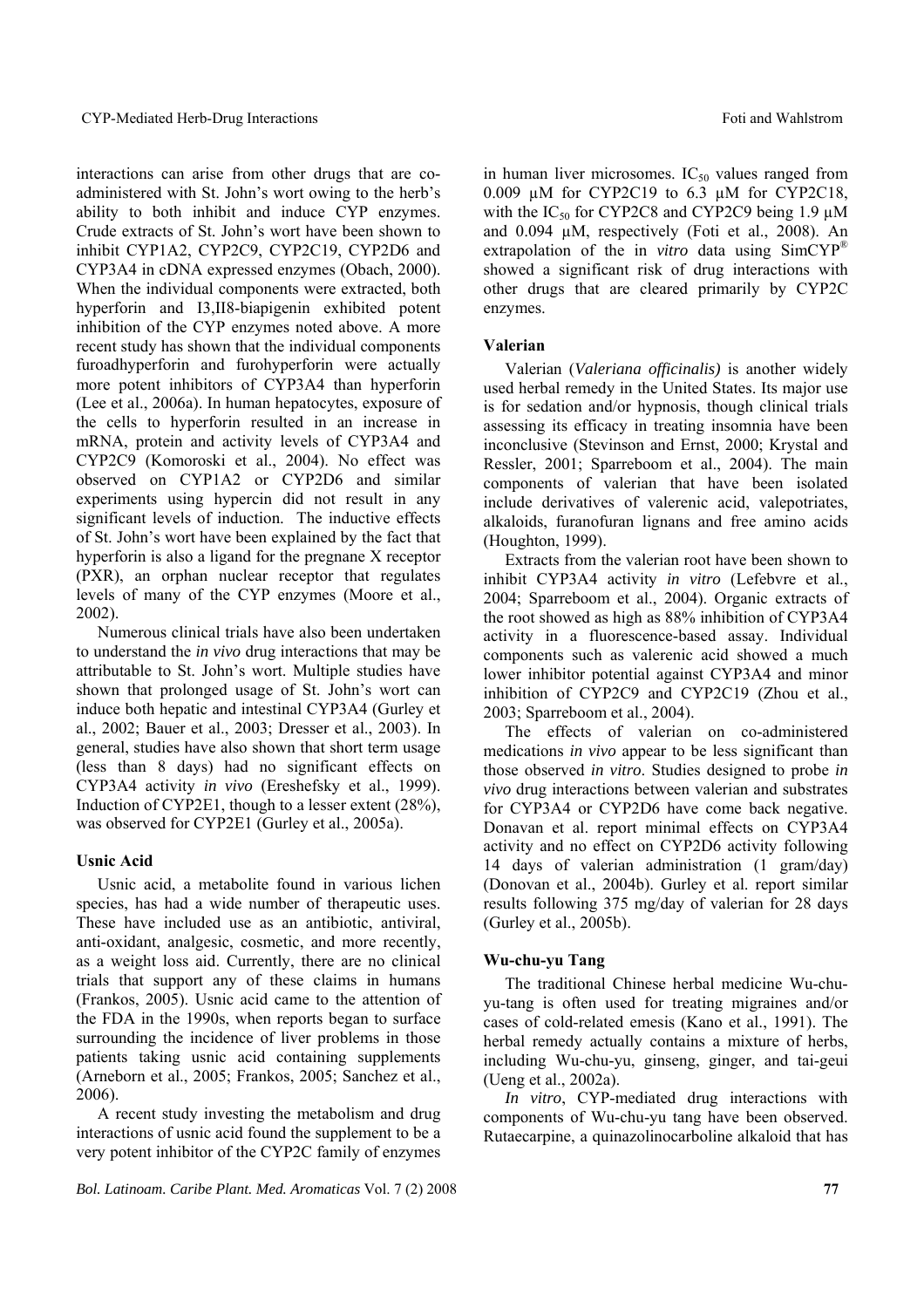#### CYP-Mediated Herb-Drug Interactions **Foundation** Foti and Wahlstrom

been isolated from the herbal remedy, was shown to be a selective CYP1A2 inhibitor in human liver microsomes (Ueng et al., 2002b). The observed  $IC_{50}$ values for rutaecarpine against 7-methoxyresorufin and 7-ethoxyresofufin activities in human liver microsomes were  $0.05$  and  $0.03 \mu M$ , respectively. In addition, a number of CYP isoforms (CYP1A2, CYP2D6 and CYP3A4) are known to be involved in the metabolism of rutaecarpine to multiple hydroxylated metabolites. In particular, 10-hydroxyrutaecarpine was shown to inhibit CYP1A1, CYP1A2 and CYP1B1 with  $IC_{50}$  values of 2.56, 2.57 and 0.09 µM, respectively (Ueng et al., 2006). Thus the potential for both reversible and time-dependent inhibition exists for components of Wu-chu-yu tang *in vitro*.

### **CONCLUSION**

As the use of complimentary and alternative medicines continues to increase around the world, the ability to predict and ultimately avoid adverse reactions with these therapies takes on a new found importance. Multiple reports continue to emerge documenting the ability of herbal medicines to contribute to drug interactions involving both the cytochrome P450 family of enzymes as well as other enzymes not covered in this review (i.e., UDPglucuronosyltransferases, esterases, etc.). In addition to increasing the amount of research pertaining to herbal remedies, the need to ensure that this information is properly disseminated at the consumer level is also key to avoiding potentially harmful interactions. Finally, this information combined with an increased awareness on the part of physicians and pharmacists should help to alleviate some of the risks associated with herbal remedies while still allowing patients to realize the beneficial aspects of alternative medicine.

# **REFERENCES**

- Ackermann RT, Mulrow CD, Ramirez G, Gardner CD, Morbidoni L and Lawrence VA. 2001. Garlic shows promise for improving some cardiovascular risk factors. Arch Intern Med 161:813-824.
- Almeida JC and Grimsley EW. 1996. Coma from the health food store: interaction between kava and alprazolam. Ann Intern Med 125:940-941.
- Alpha-Tocopherol Beta Carotene Cancer Prevention Study Group. 1994. The effect of vitamin E and beta carotene on the incidence of lung cancer and other cancers in male smokers. The Alpha-Tocopherol, Beta Carotene

Cancer Prevention Study Group. N Engl J Med 330:1029-1035.

- Anderson GD, Rosito G, Mohustsy MA and Elmer GW. 2003. Drug interaction potential of soy extract and Panax ginseng. J Clin Pharmacol 43:643-648.
- Arneborn P, Jansson A and Bottiger Y. 2005. [Acute hepatitis in a woman after intake of slimming pills bought via Internet]. Lakartidningen 102:2071-2072.
- Atal CK, Zutshi U and Rao PG. 1981. Scientific evidence on the role of Ayurvedic herbals on bioavailability of drugs. J Ethnopharmacol 4:229-232.
- Bailey DG, Kreeft JH, Munoz C, Freeman DJ and Bend JR. 1998a. Grapefruit juice-felodipine interaction: effect of naringin and 6',7'-dihydroxybergamottin in humans. Clin Pharmacol Ther 64:248-256.
- Bailey DG, Malcolm J, Arnold O and Spence JD. 1998b. Grapefruit juice-drug interactions. Br J Clin Pharmacol 46:101-110.
- Bajad S, Bedi KL, Singla AK and Johri RK. 2001. Piperine inhibits gastric emptying and gastrointestinal transit in rats and mice. Planta Med 67:176-179.
- Bano G, Raina RK, Zutshi U, Bedi KL, Johri RK and Sharma SC. 1991. Effect of piperine on bioavailability and pharmacokinetics of propranolol and theophylline in healthy volunteers. Eur J Clin Pharmacol 41:615- 617.
- Bauer S, Stormer E, Johne A, Kruger H, Budde K, Neumayer HH, Roots I and Mai I. 2003. Alterations in cyclosporin A pharmacokinetics and metabolism during treatment with St John's wort in renal transplant patients. Br J Clin Pharmacol 55:203-211.
- Beck V, Unterrieder E, Krenn L, Kubelka W and Jungbauer A. 2003. Comparison of hormonal activity (estrogen, androgen and progestin) of standardized plant extracts for large scale use in hormone replacement therapy. J Steroid Biochem Mol Biol 84:259-268.
- Bent S, Kane C, Shinohara K, Neuhaus J, Hudes ES, Goldberg H and Avins AL. 2006. Saw palmetto for benign prostatic hyperplasia. N Engl J Med 354:557- 566.
- Bergendorff O, Dekermendjian K, Nielsen M, Shan R, Witt R, Ai J and Sterner O. 1997. Furanocoumarins with affinity to brain benzodiazepine receptors *in vitro*. Phytochemistry 44:1121-1124.
- Bhardwaj RK, Glaeser H, Becquemont L, Klotz U, Gupta SK and Fromm MF. 2002. Piperine, a major constituent of black pepper, inhibits human Pglycoprotein and CYP3A4. J Pharmacol Exp Ther 302:645-650.
- Blumenthal M. 1998. The Complete German Commission E Monographs. American Botanical Council, Austin.
- Brazier NC and Levine MA. 2003. Drug-herb interaction among commonly used conventional medicines: a compendium for health care professionals. Am J Ther 10:163-169.
- Budzinski JW, Trudeau VL, Drouin CE, Panahi M, Arnason JT and Foster BC. 2007. Modulation of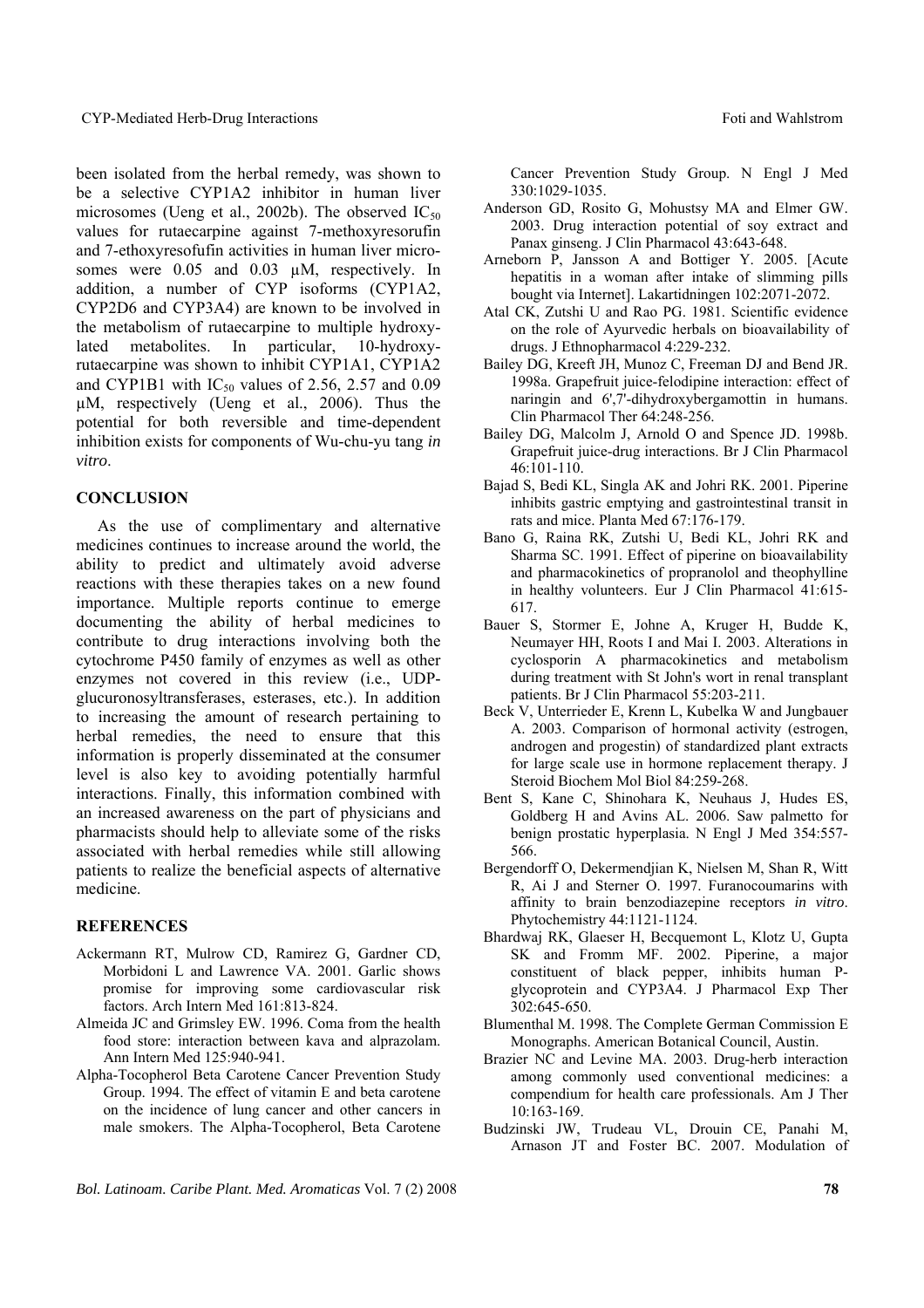human cytochrome P450 3A4 (CYP3A4) and Pglycoprotein (P-gp) in Caco-2 cell monolayers by selected commercial-source milk thistle and goldenseal products. Can J Physiol Pharmacol 85:966-978.

- Chan WK and Delucchi AB. 2000. Resveratrol, a red wine constituent, is a mechanism-based inactivator of cytochrome P450 3A4. Life Sci 67:3103-3112.
- Chang TK, Chen J and Benetton SA. 2002. *In vitro* effect of standardized ginseng extracts and individual ginsenosides on the catalytic activity of human CYP1A1, CYP1A2, and CYP1B1. Drug Metab Dispos 30:378-384.
- Chang TK, Chen J and Yeung EY. 2006. Effect of Ginkgo biloba extract on procarcinogen-bioactivating human CYP1 enzymes: identification of isorhamnetin, kaempferol, and quercetin as potent inhibitors of CYP1B1. Toxicol Appl Pharmacol 213:18-26.
- Chatterjee P and Franklin MR. 2003. Human cytochrome P450 inhibition and metabolic-intermediate complex formation by goldenseal extract and its methylenedioxyphenyl components. Drug Metab Dispos 31:1391-1397.
- Chatterjee SS, Bhattacharya SK, Wonnemann M, Singer A and Muller WE. 1998. Hyperforin as a possible antidepressant component of hypericum extracts. Life Sci 63:499-510.
- Cherng JM, Shieh DE, Chiang W, Chang MY and Chiang LC. 2007. Chemopreventive effects of minor dietary constituents in common foods on human cancer cells. Biosci Biotechnol Biochem 71:1500-1504.
- Chevallier A. 1996. The Encyclopedia of Medicinal Plants Dorling Kindersley, London.
- Chow HH, Hakim IA, Vining DR, Crowell JA, Cordova CA, Chew WM, Xu MJ, Hsu CH, Ranger-Moore J and Alberts DS. 2006. Effects of repeated green tea catechin administration on human cytochrome P450 activity. Cancer Epidemiol Biomarkers Prev 15:2473- 2476.
- Chrubasik S, Model A, Black A and Pollak S. 2003. A randomized double-blind pilot study comparing Doloteffin and Vioxx in the treatment of low back pain. Rheumatology (Oxford) 42:141-148.
- Chrungoo VJ, Singh K and Singh J. 1997. Silymarin mediated differential modulation of toxicity induced by carbon tetrachloride, paracetamol and D-galactosamine in freshly isolated rat hepatocytes. Indian J Exp Biol 35:611-617.
- Chun YJ, Kim MY and Guengerich FP. 1999. Resveratrol is a selective human cytochrome P450 1A1 inhibitor. Biochem Biophys Res Commun 262:20-24.
- De Smet PA. 2002. Herbal remedies. N Engl J Med 347:2046-2056.
- Delgoda R and Westlake AC. 2004. Herbal interactions involving cytochrome p450 enzymes: a mini review. Toxicol Rev 23:239-249.
- DerMarderosian A and Beutler JA. 1999. Facts and Comparisons: The Review of Natural Products. Facts and Comparisons, St. Louis.
- DiCenzo R, Shelton M, Jordan K, Koval C, Forrest A, Reichman R and Morse G. 2003. Coadministration of milk thistle and indinavir in healthy subjects. Pharmacotherapy 23:866-870.
- Donovan JL, Chavin KD, Devane CL, Taylor RM, Wang JS, Ruan Y and Markowitz JS. 2004a. Green tea (*Camellia sinensis*) extract does not alter cytochrome p450 3A4 or 2D6 activity in healthy volunteers. Drug Metab Dispos 32:906-908.
- Donovan JL, DeVane CL, Chavin KD, Wang JS, Gibson BB, Gefroh HA and Markowitz JS. 2004b. Multiple night-time doses of valerian (*Valeriana officinalis*) had minimal effects on CYP3A4 activity and no effect on CYP2D6 activity in healthy volunteers. Drug Metab Dispos 32:1333-1336.
- Dresser GK, Schwarz UI, Wilkinson GR and Kim RB. 2003. Coordinate induction of both cytochrome P4503A and MDR1 by St John's wort in healthy subjects. Clin Pharmacol Ther 73:41-50.
- Dugoua JJ, Seely D, Perri D, Koren G and Mills E. 2006. Safety and efficacy of black cohosh (*Cimicifuga racemosa*) during pregnancy and lactation. Can J Clin Pharmacol 13:e257-261.
- Duke JA and Ayensu ES. 1985. Medicinal Plants of China. Reference Publications, Inc, Algonac.
- Dulloo AG, Duret C, Rohrer D, Girardier L, Mensi N, Fathi M, Chantre P and Vandermander J. 1999. Efficacy of a green tea extract rich in catechin polyphenols and caffeine in increasing 24-h energy expenditure and fat oxidation in humans. Am J Clin Nutr 70:1040-1045.
- Ereshefsky B, Gewertz N, Lam YW, Vega L, Vega L and Ereshefsky L. 1999. Determination of SJW differential metabolism at CYP2D6 and CYP3A4, using dextromethorphan probe methodology in: Thirty-ninth Annual Meeting of the New Clinical Drug Evaluation Unit Program, Boca Raton, Florida.
- Etheridge AS, Black SR, Patel PR, So J and Mathews JM. 2007. An *in vitro* evaluation of cytochrome P450 inhibition and P-glycoprotein interaction with goldenseal, *Ginkgo biloba*, grape seed, milk thistle, and ginseng extracts and their constituents. Planta Med 73:731-741.
- FDA. 2007. Medical Product Safety Information. Available in web site: http://www.fda.gov/medwatch/safety.htm [Consulted January 04, 2008]
- Ferrier GKL, Thwaites LA, Rea PR and Raftery M. 2006. US Consumer Herbal & Herbal Botanical Supplement Sales. Nutrition Business Journal.
- Flora K, Hahn M, Rosen H and Benner K. 1998. Milk thistle (Silybum marianum) for the therapy of liver disease. Am J Gastroenterol 93:139-143.
- Foster BC, Foster MS, Vandenhoek S, Krantis A, Budzinski JW, Arnason JT, Gallicano KD and Choudri S. 2001. An *in vitro* evaluation of human cytochrome P450 3A4

*Bol. Latinoam. Caribe Plant. Med. Aromaticas* Vol. 7 (2) 2008 **79**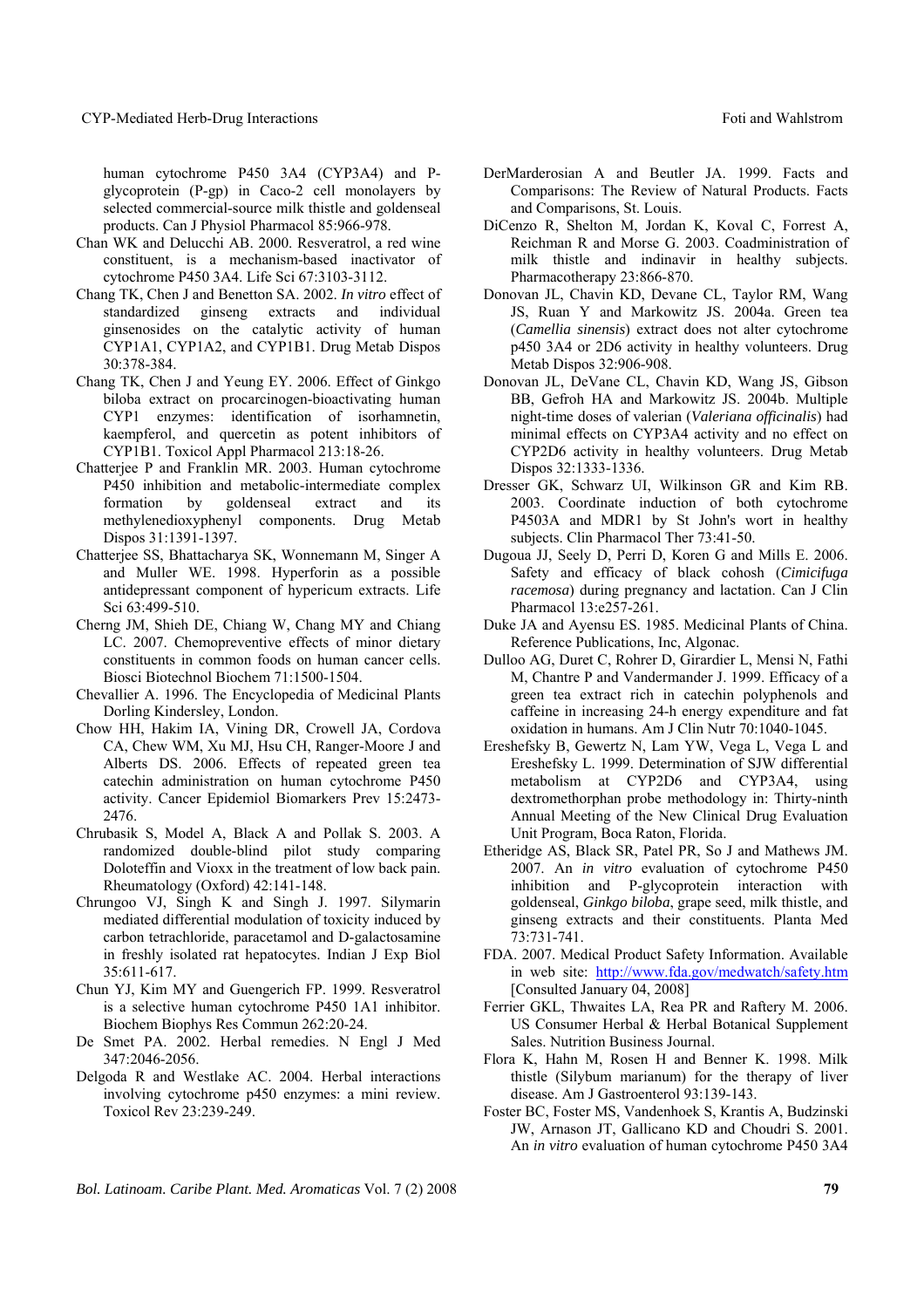and P-glycoprotein inhibition by garlic. J Pharm Pharm Sci 4:176-184.

- Foti RS, Dickmann LJ, Davis JA, Greene RJ, Hill JJ, Howard ML, Pearson JT, Rock DA, Tay JC, Wahlstrom JL and Slatter JG. 2008. Metabolism and related human risk factors for hepatic damage by usnic acid containing nutritional supplements. Xenobiotica 38:264-80.
- Foti RS, Wahlstrom JL and Wienkers LC. 2007. The *in vitro* drug interaction potential of dietary supplements containing multiple herbal components. Drug Metab Dispos 35:185-188.
- Frankos VH. 2005. Nomination for usnic acid and Usnea barbata herb (National Toxicology Program. U.S. Food and Drug Administration DoDSP ed.
- Girennavar B, Jayaprakasha GK and Patil BS. 2007. Potent inhibition of human cytochrome P450 3A4, 2D6, and 2C9 isoenzymes by grapefruit juice and its furocoumarins. J Food Sci 72:C417-421.
- Glew WB. 1979. Determination of 8-methoxypsoralen in serum, aqueous, and lens: relation to long-wave ultraviolet phototoxicity in experimental and clinical photochemotherapy. Trans Am Ophthalmol Soc 77:464-514.
- Gordon AE and Shaughnessy AF. 2003. Saw palmetto for prostate disorders. Am Fam Physician 67:1281-1283.
- Gorski JC, Huang SM, Pinto A, Hamman MA, Hilligoss JK, Zaheer NA, Desai M, Miller M and Hall SD. 2004. The effect of echinacea (Echinacea purpurea root) on cytochrome P450 activity *in vivo*. Clin Pharmacol Ther  $75.89 - 100$
- Greenblatt DJ, Leigh-Pemberton RA and von Moltke LL. 2006a. *In vitro* interactions of water-soluble garlic components with human cytochromes p450. J Nutr 136:806S-809S.
- Greenblatt DJ, von Moltke LL, Luo Y, Perloff ES, Horan KA, Bruce A, Reynolds RC, Harmatz JS, Avula B, Khan IA and Goldman P. 2006b. *Ginkgo biloba* does not alter clearance of flurbiprofen, a cytochrome P450- 2C9 substrate. J Clin Pharmacol 46:214-221.
- Grodstein F, Kang JH, Glynn RJ, Cook NR and Gaziano JM. 2007. A randomized trial of beta carotene supplementation and cognitive function in men: the Physicians' Health Study II. Arch Intern Med 167:2184-2190.
- Gunther M and Schmidt PC. 2005. Comparison between HPLC and HPTLC-densitometry for the determination of harpagoside from *Harpagophytum procumbens* CO(2)-extracts. J Pharm Biomed Anal 37:817-821.
- Guo LQ, Taniguchi M, Chen QY, Baba K and Yamazoe Y. 2001. Inhibitory potential of herbal medicines on human cytochrome P450-mediated oxidation: properties of umbelliferous or citrus crude drugs and their relative prescriptions. Jpn J Pharmacol 85:399- 408.
- Gurley B. 2005. *In vivo* assessment of potential herb drug interactions. Botanical-mediated effects on human drug

*Bol. Latinoam. Caribe Plant. Med. Aromaticas* Vol. 7 (2) 2008 **80**

metabolizing enzymes (CYPs) and transporters (P-gp), in: International Conference on Quality and Safety Related to Botanicals, Oxford, MS.

- Gurley B, Hubbard MA, Williams DK, Thaden J, Tong Y, Gentry WB, Breen P, Carrier DJ and Cheboyina S. 2006a. Assessing the clinical significance of botanical supplementation on human cytochrome P450 3A activity: comparison of a milk thistle and black cohosh product to rifampin and clarithromycin. J Clin Pharmacol 46:201-213.
- Gurley BJ, Barone GW, Williams DK, Carrier J, Breen P, Yates CR, Song PF, Hubbard MA, Tong Y and Cheboyina S. 2006b. Effect of milk thistle (*Silybum marianum*) and black cohosh (Cimicifuga racemosa) supplementation on digoxin pharmacokinetics in humans. Drug Metab Dispos 34:69-74.
- Gurley BJ, Gardner SF, Hubbard MA, Williams DK, Gentry WB, Carrier J, Khan IA, Edwards DJ and Shah A. 2004. *In vivo* assessment of botanical supplementation on human cytochrome P450 phenotypes: *Citrus aurantium*, *Echinacea purpurea*, milk thistle, and saw palmetto. Clin Pharmacol Ther 76:428-440.
- Gurley BJ, Gardner SF, Hubbard MA, Williams DK, Gentry WB, Cui Y and Ang CY. 2002. Cytochrome P450 phenotypic ratios for predicting herb-drug interactions in humans. Clin Pharmacol Ther 72:276- 287.
- Gurley BJ, Gardner SF, Hubbard MA, Williams DK, Gentry WB, Cui Y and Ang CY. 2005a. Clinical assessment of effects of botanical supplementation on cytochrome P450 phenotypes in the elderly: St John's wort, garlic oil, Panax ginseng and Ginkgo biloba. Drugs Aging 22:525-539.
- Gurley BJ, Gardner SF, Hubbard MA, Williams DK, Gentry WB, Khan IA and Shah A. 2005b. *In vivo* effects of goldenseal, kava kava, black cohosh, and valerian on human cytochrome P450 1A2, 2D6, 2E1, and 3A4/5 phenotypes. Clin Pharmacol Ther 77:415- 426.
- Gurwitz JH, Field TS, Avorn J, McCormick D, Jain S, Eckler M, Benser M, Edmondson AC and Bates DW. 2000. Incidence and preventability of adverse drug events in nursing homes. Am J Med 109:87-94.
- Hata K, Kozawa M, Yen KY and Kimura Y. 1963. [Pharmacognostical studies on umbelliferous plants. XX. Studies on Chinese drug "bvaku-shi". 5. On the coumarins of the roots of *Angelica formosana* Boiss. and A. anomala Lall.]. Jpn J Pharmacol 83:611-614.
- Hata K, Nishino T, Hirai Y, Wada Y and Kozawa M. 1981. [On coumarins from the fruits of *Angelica pubescens* Maxim (author's transl)]. Yakugaku Zasshi 101:67-71.
- He K, Iyer KR, Hayes RN, Sinz MW, Woolf TF and Hollenberg PF. 1998. Inactivation of cytochrome P450 3A4 by bergamottin, a component of grapefruit juice. Chem Res Toxicol 11:252-259.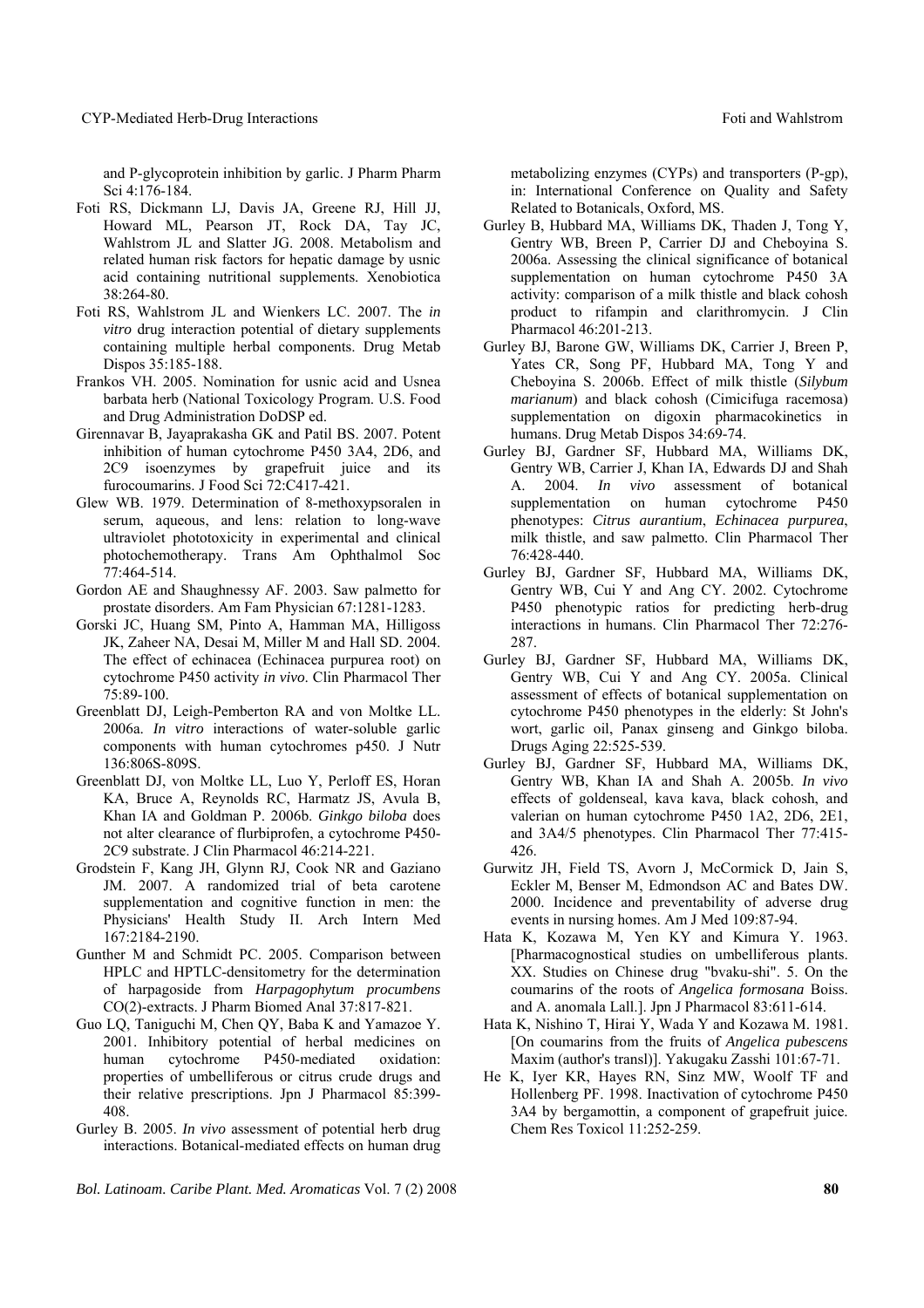#### CYP-Mediated Herb-Drug Interactions **Foundation** Foti and Wahlstrom

- He N and Edeki T. 2004. The inhibitory effects of herbal components on CYP2C9 and CYP3A4 catalytic activities in human liver microsomes. Am J Ther 11:206-212.
- He N, Xie HG, Collins X, Edeki T and Yan Z. 2006. Effects of individual ginsenosides, ginkgolides and flavonoids on CYP2C19 and CYP2D6 activity in human liver microsomes. Clin Exp Pharmacol Physiol 33:813-815.
- Hellum BH and Nilsen OG. 2007. The *in vitro* inhibitory potential of trade herbal products on human CYP2D6 mediated metabolism and the influence of ethanol. Basic Clin Pharmacol Toxicol 101:350-358.
- Hidaka M, Okumura M, Fujita K, Ogikubo T, Yamasaki K, Iwakiri T, Setoguchi N and Arimori K. 2005. Effects of pomegranate juice on human cytochrome p450 3A (CYP3A) and carbamazepine pharmacokinetics in rats. Drug Metab Dispos 33:644-648.
- Houghton PJ. 1999. The scientific basis for the reputed activity of valerian. J Pharm Pharmacol 51:505-512.
- Hu Z, Yang X, Ho PC, Chan SY, Heng PW, Chan E, Duan W, Koh HL and Zhou S. 2005. Herb-drug interactions: a literature review. Drugs 65:1239-1282.
- Hukkanen J, Jacob P, 3rd and Benowitz NL. 2006. Effect of grapefruit juice on cytochrome P450 2A6 and nicotine renal clearance. Clin Pharmacol Ther 80:522-530.
- Hurley D. 2007. Dietary Supplements and Safety: Some Disquieting Data, in: New York Times, New York.
- Ioannides C. 2002. Pharmacokinetic interactions between herbal remedies and medicinal drugs. Xenobiotica 32:451-478.
- Iwata H, Tezuka Y, Kadota S, Hiratsuka A and Watabe T. 2004. Identification and characterization of potent CYP3A4 inhibitors in Schisandra fruit extract. Drug Metab Dispos 32:1351-1358.
- Izzo AA. 2005. Herb-drug interactions: an overview of the clinical evidence. Fundam Clin Pharmacol 19:1-16.
- Janetzky K and Morreale AP. 1997. Probable interaction between warfarin and ginseng. Am J Health Syst Pharm 54:692-693.
- Jeurissen SM, Claassen FW, Havlik J, Bouwmans EE, Cnubben NH, Sudholter EJ, Rietjens IM and van Beek TA. 2007. Development of an on-line high performance liquid chromatography detection system for human cytochrome P450 1A2 inhibitors in extracts of natural products. J Chromatogr A 1141:81-89.
- Jones R and Smith F. 2007. Fighting disease with fruit. Aust Fam Physician 36:863-864.
- Kakar SM, Paine MF, Stewart PW and Watkins PB. 2004. 6'7'-Dihydroxybergamottin contributes to the grapefruit juice effect. Clin Pharmacol Ther 75:569-579.
- Kano Y, Zong Q and Komatsu K. 1991. Pharmacological properties of Galenical preparation. XIV. Body temperature retaining effect of the Chinese traditional medicine, "Goshuyu-to" and component crude drugs. Chem Pharm Bull 39:690-692.
- Kar HK. 2002. Efficacy of beta-carotene topical application in melasma: an open clinical trial. Indian J Dermatol Venereol Leprol 68:320-322.
- Keledjian J, Duffield PH, Jamieson DD, Lidgard RO and Duffield AM. 1988. Uptake into mouse brain of four compounds present in the psychoactive beverage kava. J Pharm Sci 77:1003-1006.
- Kent UM, Aviram M, Rosenblat M and Hollenberg PF. 2002. The licorice root derived isoflavan glabridin inhibits the activities of human cytochrome P450S 3A4, 2B6, and 2C9. Drug Metab Dispos 30:709-715.
- Kim H, Yoon YJ, Shon JH, Cha IJ, Shin JG and Liu KH. 2006. Inhibitory effects of fruit juices on CYP3A activity. Drug Metab Dispos 34:521-523.
- Kimura Y and Okuda H. 1997. Histamine-release effectors from Angelica dahurica var. dahurica root. J Nat Prod 60:249-251.
- Koenigs LL, Peter RM, Thompson SJ, Rettie AE and Trager WF. 1997. Mechanism-based inactivation of human liver cytochrome P450 2A6 by 8 methoxypsoralen. Drug Metab Dispos 25:1407-1415.
- Komoroski BJ, Zhang S, Cai H, Hutzler JM, Frye R, Tracy TS, Strom SC, Lehmann T, Ang CY, Cui YY and Venkataramanan R. 2004. Induction and inhibition of cytochromes P450 by the St. John's wort constituent hyperforin in human hepatocyte cultures. Drug Metab Dispos 32:512-518.
- Kraft M, Spahn TW, Menzel J, Senninger N, Dietl KH, Herbst H, Domschke W and Lerch MM. 2001. [Fulminant liver failure after administration of the herbal antidepressant kava-kava]. Dtsch Med Wochenschr 126:970-972.
- Krystal AD and Ressler I. 2001. The use of valerian in neuropsychiatry. CNS Spectr 6:841-847.
- Kwon YS, Kobayashi A, Kajiyama S, Kawazu K, Kanzaki H and Kim CM. 1997. Antimicrobial constituents of *Angelica dahurica* roots. Phytochemistry 44:887-889.
- Lebot V and Levesque J. 1989. The origin and distribution of kava (*Piper methysticum* Forst. f., Piperaceae): a phytochemical approach. Allertonia 5:223-380.
- Lechner D, Stavri M, Oluwatuyi M, Pereda-Miranda R and Gibbons S. 2004. The anti-staphylococcal activity of *Angelica dahurica* (Bai Zhi). Phytochemistry 65:331- 335.
- Lee JY, Duke RK, Tran VH, Hook JM and Duke CC. 2006a. Hyperforin and its analogues inhibit CYP3A4 enzyme activity. Phytochemistry 67:2550-2560.
- Lee LS, Andrade AS and Flexner C. 2006b. Interactions between natural health products and antiretroviral drugs: pharmacokinetic and pharmacodynamic effects. Clin Infect Dis 43:1052-1059.
- Lefebvre T, Foster BC, Drouin CE, Krantis A, Livesey JF and Jordan SA. 2004. *In vitro* activity of commercial valerian root extracts against human cytochrome P450 3A4. J Pharm Pharm Sci 7:265-273.
- Linde K, Ramirez G, Mulrow CD, Pauls A, Weidenhammer W and Melchart D. 1996. St John's wort for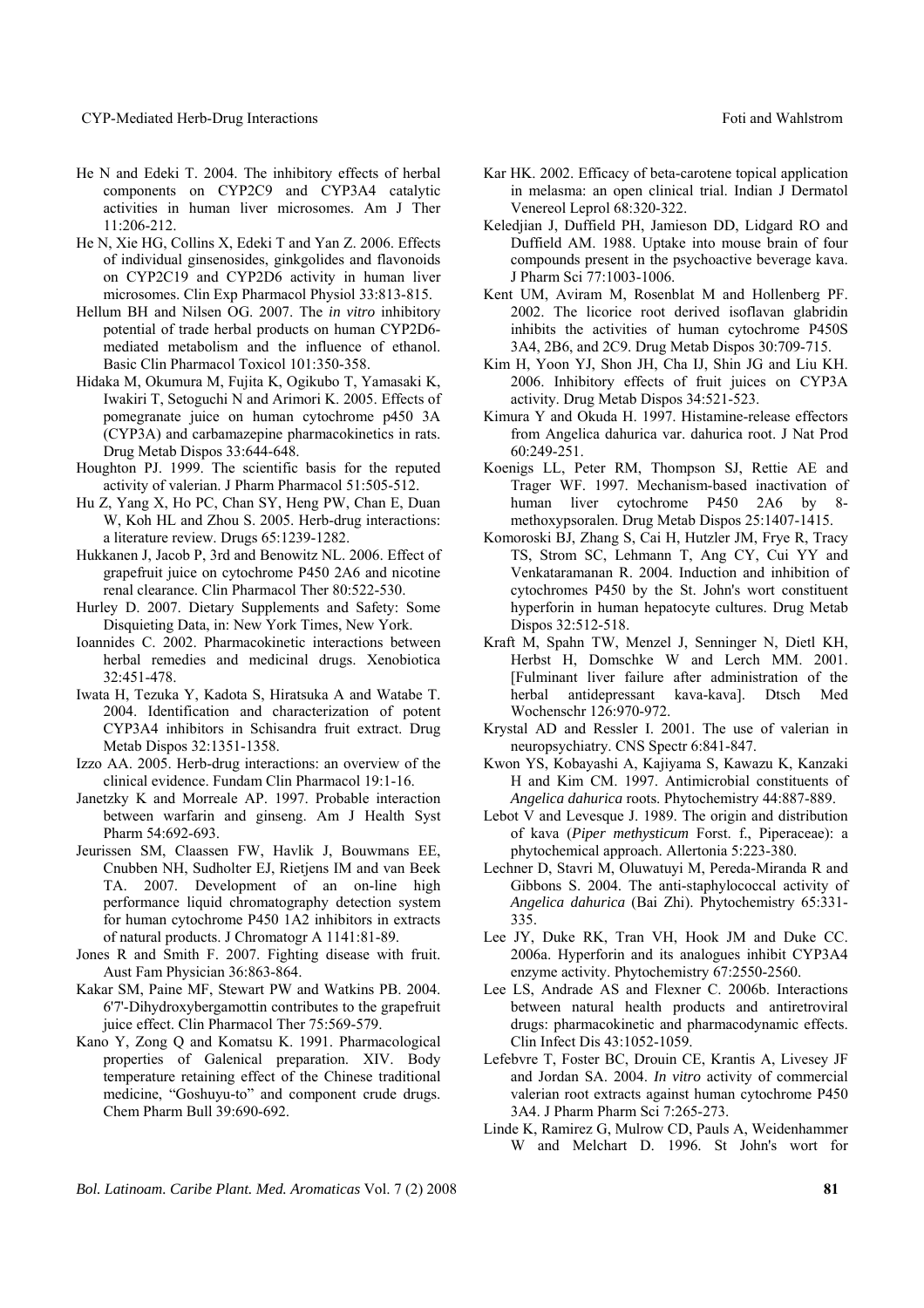depression--an overview and meta-analysis of randomised clinical trials. Br Med J 313:253-258.

- Liske E, Hanggi W, Henneicke-von Zepelin HH, Boblitz N, Wustenberg P and Rahlfs VW. 2002. Physiological investigation of a unique extract of black cohosh (*Cimicifugae racemosae* rhizoma): a 6-month clinical study demonstrates no systemic estrogenic effect. J Womens Health Gend Based Med 11:163-174.
- Liu DY, Yang M, Zhu HJ, Zheng YF and Zhu XQ. 2006a. [Human pregnane X receptor-mediated transcriptional regulation of cytochrome P450 3A4 by some phytochemicals]. Zhejiang Da Xue Xue Bao Yi Xue Ban 35:8-13.
- Liu Y, Zhang JW, Li W, Ma H, Sun J, Deng MC and Yang L. 2006b. Ginsenoside metabolites, rather than naturally occurring ginsenosides, lead to inhibition of human cytochrome P450 enzymes. Toxicol Sci 91:356- 364.
- Lown KS, Bailey DG, Fontana RJ, Janardan SK, Adair CH, Fortlage LA, Brown MB, Guo W and Watkins PB. 1997. Grapefruit juice increases felodipine oral availability in humans by decreasing intestinal CYP3A protein expression. J Clin Invest 99:2545-2553.
- Mahady GB, Fabricant D, Chadwick LR and Dietz B. 2002. Black cohosh: an alternative therapy for menopause? Nutr Clin Care 5:283-289.
- Maimes S and Winston D. 2007. Adaptogens: Herbs for Strength, Stamina, and Stress Relief. Healing Arts Press, Rochester.
- Markowitz JS, Devane CL, Chavin KD, Taylor RM, Ruan Y and Donovan JL. 2003a. Effects of garlic (*Allium sativum* L.) supplementation on cytochrome P450 2D6 and 3A4 activity in healthy volunteers. Clin Pharmacol Ther 74:170-177.
- Markowitz JS, Donovan JL, Devane CL, Taylor RM, Ruan Y, Wang JS and Chavin KD. 2003b. Multiple doses of saw palmetto (*Serenoa repens*) did not alter cytochrome P450 2D6 and 3A4 activity in normal volunteers. Clin Pharmacol Ther 74:536-542.
- Mathews JM, Etheridge AS and Black SR. 2002. Inhibition of human cytochrome P450 activities by kava extract and kavalactones. Drug Metab Dispos 30:1153-1157.
- Mathews JM, Etheridge AS, Valentine JL, Black SR, Coleman DP, Patel P, So J and Burka LT. 2005. Pharmacokinetics and disposition of the kavalactone kawain: interaction with kava extract and kavalactones *in vivo* and *in vitro*. Drug Metab Dispos 33:1555-1563.
- Mikstacka R, Rimando AM, Szalaty K, Stasik K and Baer-Dubowska W. 2006. Effect of natural analogues of trans-resveratrol on cytochromes P4501A2 and 2E1 catalytic activities. Xenobiotica 36:269-285.
- Mirkov S, Komoroski BJ, Ramirez J, Graber AY, Ratain MJ, Strom SC and Innocenti F. 2007. Effects of green tea compounds on irinotecan metabolism. Drug Metab Dispos 35:228-233.
- Miyazaki M, Yamazaki H, Takeuchi H, Saoo K, Yokohira M, Masumura K, Nohmi T, Funae Y, Imaida K and

*Bol. Latinoam. Caribe Plant. Med. Aromaticas* Vol. 7 (2) 2008 **82**

Kamataki T. 2005. Mechanisms of chemopreventive effects of 8-methoxypsoralen against 4- (methylnitrosamino)-1-(3-pyridyl)-1-butanone-induced mouse lung adenomas. Carcinogenesis 26:1947-1955.

- Modarai M, Gertsch J, Suter A, Heinrich M and Kortenkamp A. 2007. Cytochrome P450 inhibitory action of Echinacea preparations differs widely and covaries with alkylamide content. J Pharm Pharmacol 59:567-573.
- Mohutsky MA, Anderson GD, Miller JW and Elmer GW. 2006. *Ginkgo biloba*: evaluation of CYP2C9 drug interactions *in vitro* and *in vivo*. Am J Ther 13:24-31.
- Moore LB, Goodwin B, Jones SA, Wisely GB, Serabjit-Singh CJ, Willson TM, Collins JL and Kliewer SA. 2000. St. John's wort induces hepatic drug metabolism through activation of the pregnane X receptor. Proc Natl Acad Sci U S A 97:7500-7502.
- Moore LB, Maglich JM, McKee DD, Wisely B, Willson TM, Kliewer SA, Lambert MH and Moore JT. 2002. Pregnane X receptor (PXR), constitutive androstane receptor (CAR), and benzoate X receptor (BXR) define three pharmacologically distinct classes of nuclear receptors. Mol Endocrinol 16:977-986.
- Mourelle M, Muriel P, Favari L and Franco T. 1989. Prevention of CCL4-induced liver cirrhosis by silymarin. Fundam Clin Pharmacol 3:183-191.
- Muriel P, Garciapina T, Perez-Alvarez V and Mourelle M. 1992. Silymarin protects against paracetamol-induced lipid peroxidation and liver damage. J Appl Toxicol 12:439-442.
- Murray M. 2000. Mechanisms of inhibitory and regulatory effects of methylenedioxyphenyl compounds on cytochrome P450-dependent drug oxidation. Curr Drug Metab 1:67-84.
- Nakajima M, Itoh M, Yamanaka H, Fukami T, Tokudome S, Yamamoto Y, Yamamoto H and Yokoi T. 2006. Isoflavones inhibit nicotine C-oxidation catalyzed by human CYP2A6. J Clin Pharmacol 46:337-344.

Nelson D. 2008. Cytochrome P450. Homepage. Available in web site: http://drnelson.utmem.edu/CytochromeP450.html. [Consulted January 04, 2008].

Nishikawa M, Ariyoshi N, Kotani A, Ishii I, Nakamura H, Nakasa H, Ida M, Nakamura H, Kimura N, Kimura M, Hasegawa A, Kusu F, Ohmori S, Nakazawa K and Kitada M. 2004. Effects of continuous ingestion of green tea or grape seed extracts on the pharmacokinetics of midazolam. Drug Metab Pharmacokinet 19:280-289.

- Obach RS. 2000. Inhibition of human cytochrome P450 enzymes by constituents of St. John's Wort, an herbal preparation used in the treatment of depression. J Pharmacol Exp Ther 294:88-95.
- Oerter Klein K, Janfaza M, Wong JA and Chang RJ. 2003. Estrogen bioactivity in fo-ti and other herbs used for their estrogen-like effects as determined by a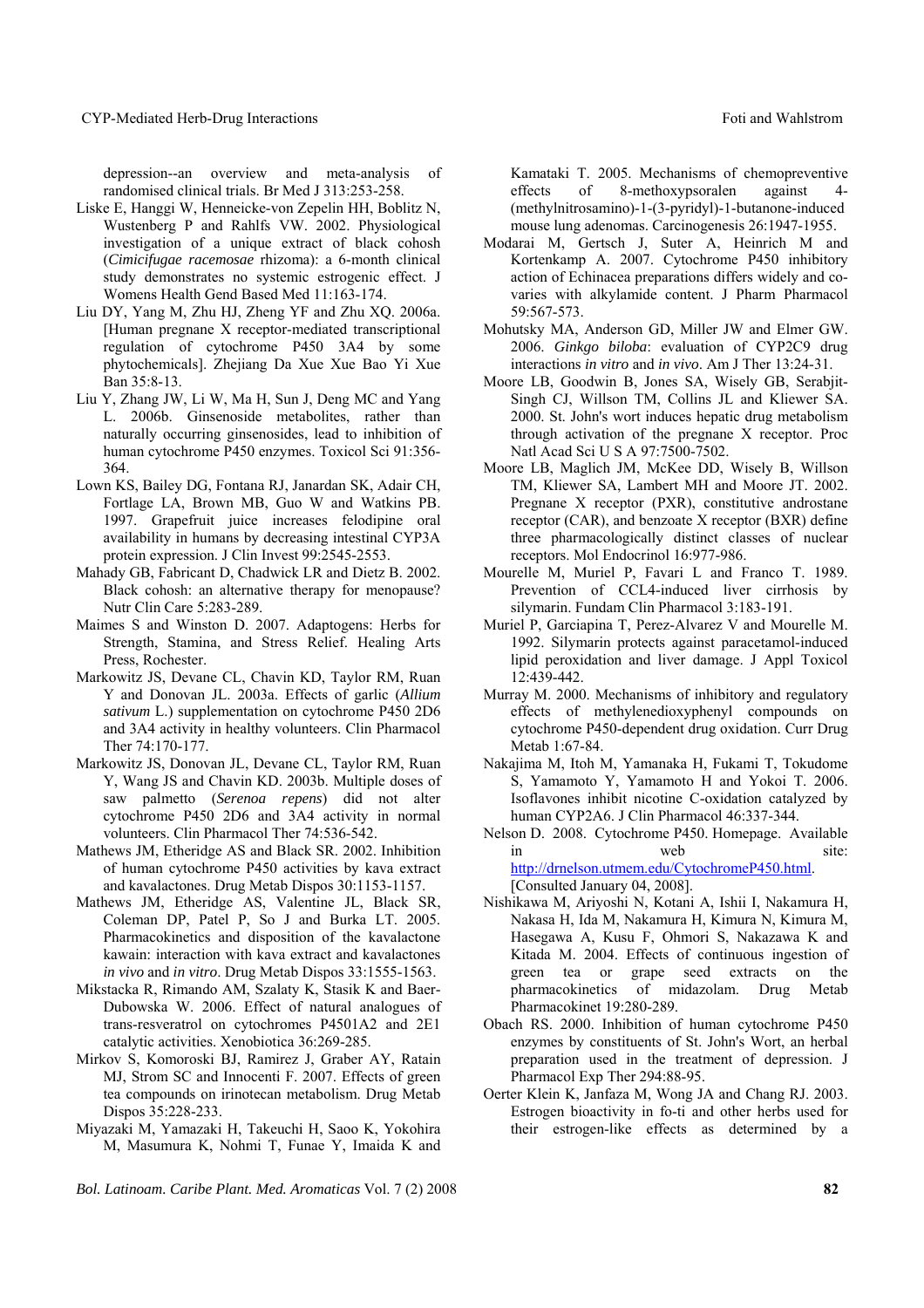recombinant cell bioassay. J Clin Endocrinol Metab 88:4077-4079.

- Ohnishi N, Kusuhara M, Yoshioka M, Kuroda K, Soga A, Nishikawa F, Koishi T, Nakagawa M, Hori S, Matsumoto T, Yamashita M, Ohta S, Takara K and Yokoyama T. 2003. Studies on interactions between functional foods or dietary supplements and medicines. I. Effects of *Ginkgo biloba* leaf extract on the pharmacokinetics of diltiazem in rats. Biol Pharm Bull 26:1315-1320.
- Omenn GS, Goodman GE, Thornquist MD, Balmes J, Cullen MR, Glass A, Keogh JP, Meyskens FL, Jr., Valanis B, Williams JH, Jr., Barnhart S, Cherniack MG, Brodkin CA and Hammar S. 1996a. Risk factors for lung cancer and for intervention effects in CARET, the Beta-Carotene and Retinol Efficacy Trial. J Natl Cancer Inst 88:1550-1559.
- Omenn GS, Goodman GE, Thornquist MD, Balmes J, Cullen MR, Glass A, Keogh JP, Meyskens FL, Valanis B, Williams JH, Barnhart S and Hammar S. 1996b. Effects of a combination of beta carotene and vitamin A on lung cancer and cardiovascular disease. N Engl J Med 334:1150-1155.
- Piscitelli SC, Formentini E, Burstein AH, Alfaro R, Jagannatha S and Falloon J. 2002. Effect of milk thistle on the pharmacokinetics of indinavir in healthy volunteers. Pharmacotherapy 22:551-556.
- Pitchford P. 2003. Healing with Whole Foods: Asian Traditions and Modern Nutrition. North Atlantic Books, Berkeley.
- Raner GM, Cornelious S, Moulick K, Wang Y, Mortenson A and Cech NB. 2007. Effects of herbal products and their constituents on human cytochrome P450(2E1) activity. Food Chem Toxicol 45:2359-2365.
- Raucy JL. 2003. Regulation of CYP3A4 expression in human hepatocytes by pharmaceuticals and natural products. Drug Metab Dispos 31:533-539.
- Rodrigues AD and Lin JH. 2001. Screening of drug candidates for their drug--drug interaction potential. Curr Opin Chem Biol 5:396-401.
- Rosado MF. 2003. Thrombosis of a prosthetic aortic valve disclosing a hazardous interaction between warfarin and a commercial ginseng product. Cardiology 99:111.
- Ruhl R, Sczech R, Landes N, Pfluger P, Kluth D and Schweigert FJ. 2004. Carotenoids and their metabolites are naturally occurring activators of gene expression via the pregnane X receptor. Eur J Nutr 43:336-343.
- Sanchez W, Maple JT, Burgart LJ and Kamath PS. 2006. Severe hepatotoxicity associated with use of a dietary supplement containing usnic acid. Mayo Clin Proc 81:541-544.
- Shelton RC. 2002. St John's wort for the treatment of depression. Lancet Neurol 1:275.
- Sierpina VS, Wollschlaeger B and Blumenthal M. 2003. *Ginkgo biloba.* Am Fam Physician 68:923-926.
- Song WO, Chun OK, Hwang I, Shin HS, Kim BG, Kim KS, Lee SY, Shin D and Lee SG. 2007. Soy isoflavones as safe functional ingredients. J Med Food 10:571-580.
- Sparreboom A, Cox MC, Acharya MR and Figg WD. 2004. Herbal remedies in the United States: potential adverse interactions with anticancer agents. J Clin Oncol 22:2489-2503.
- Sridar C, Goosen TC, Kent UM, Williams JA and Hollenberg PF. 2004. Silybin inactivates cytochromes P450 3A4 and 2C9 and inhibits major hepatic glucuronosyltransferases. Drug Metab Dispos 32:587- 594.
- Stevinson C and Ernst E. 2000. Valerian for insomnia: a systematic review of randomized clinical trials. Sleep Med 1:91-99.
- Strahl S, Ehret V, Dahm HH and Maier KP. 1998. [Necrotizing hepatitis after taking herbal remedies]. Dtsch Med Wochenschr 123:1410-1414.
- Subehan, Usia T, Kadota S and Tezuka Y. 2006. Mechanism-based inhibition of human liver microsomal cytochrome P450 2D6 (CYP2D6) by alkamides of Piper nigrum. Planta Med 72:527-532.
- Taubert D, Glockner R, Muller D and Schomig E. 2006. The garlic ingredient diallyl sulfide inhibits cytochrome P450 2E1 dependent bioactivation of acrylamide to glycidamide. Toxicol Lett 164:1-5.
- Tirona RG and Bailey DG. 2006. Herbal product-drug interactions mediated by induction. Br J Clin Pharmacol 61:677-681.
- Tracy TS and Kingston RL. 2007. Herbal Products, Toxicology and Clinical Pharmacology, in: Forensic Science and Medicine, Humana Press, Totowa. pp. 165-175.
- Tsukamoto S, Aburatani M and Ohta T. 2005a. Isolation of CYP3A4 Inhibitors from the Black Cohosh (*Cimicifuga racemosa*). Evid Based Complement Alternat Med 2:223-226.
- Tsukamoto S, Aburatani M, Yoshida T, Yamashita Y, El-Beih AA and Ohta T. 2005b. CYP3A4 inhibitors isolated from Licorice. Biol Pharm Bull 28:2000-2002.
- Tsukamoto S, Tomise K, Miyakawa K, Cha BC, Abe T, Hamada T, Hirota H and Ohta T. 2002. CYP3A4 inhibitory activity of new bisalkaloids, dipiperamides D and E, and cognates from white pepper. Bioorg Med Chem 10:2981-2985.
- Ueng YF, Don MJ, Jan WC, Wang SY, Ho LK and Chen CF. 2006. Oxidative metabolism of the alkaloid rutaecarpine by human cytochrome P450. Drug Metab Dispos 34:821-827.
- Ueng YF, Don MJ, Peng HC, Wang SY, Wang JJ and Chen CF. 2002a. Effects of Wu-chu-yu-tang and its component herbs on drug-metabolizing enzymes. Jpn J Pharmacol 89:267-273.
- Ueng YF, Jan WC, Lin LC, Chen TL, Guengerich FP and Chen CF. 2002b. The alkaloid rutaecarpine is a selective inhibitor of cytochrome P450 1A in mouse